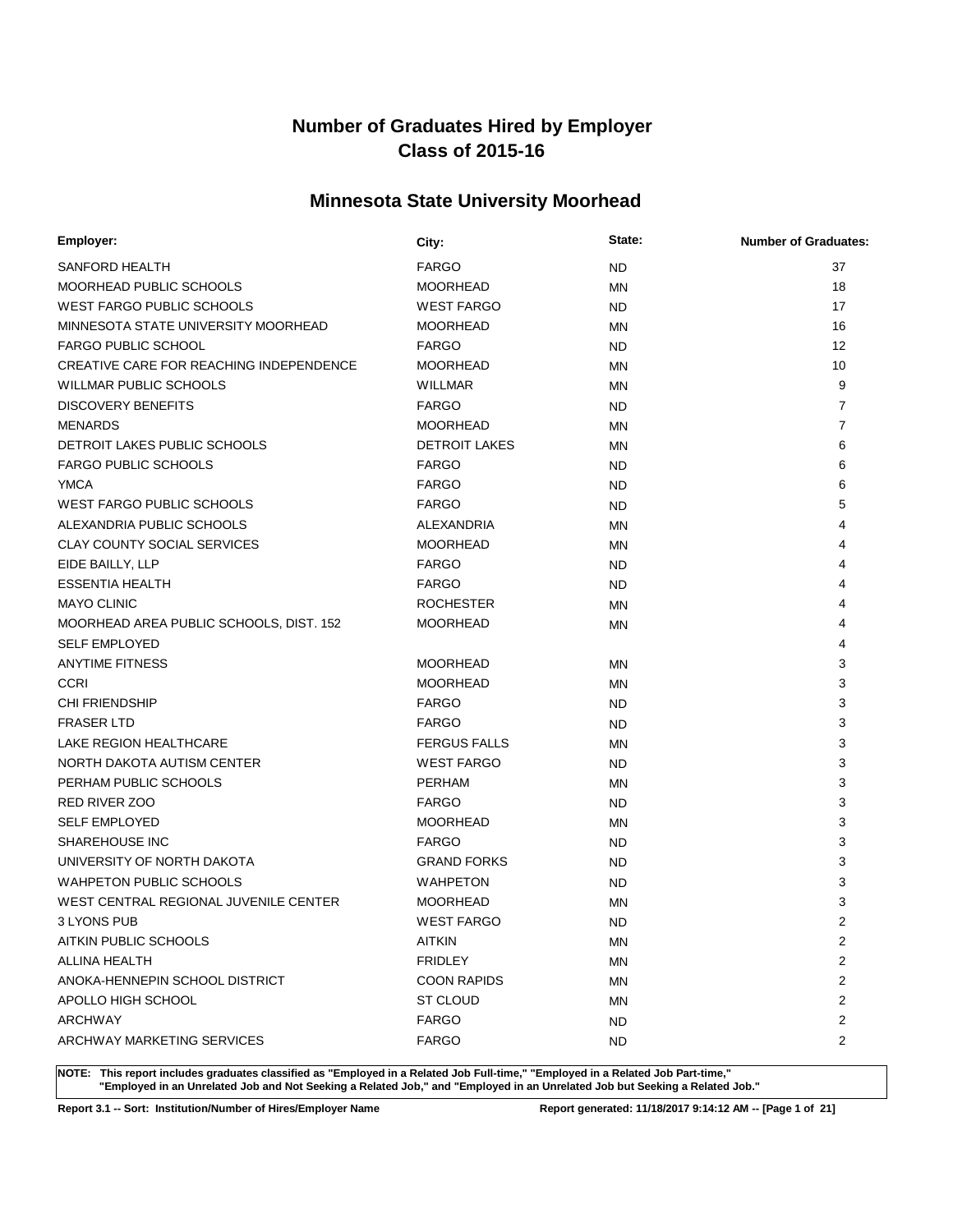# **Minnesota State University Moorhead**

| Employer:                                | City:                 | State:    | <b>Number of Graduates:</b> |
|------------------------------------------|-----------------------|-----------|-----------------------------|
| <b>BELL STATE BANK</b>                   | <b>MOORHEAD</b>       | <b>MN</b> | 2                           |
| BEYOND BOUNDARIES THERAPY                | <b>FARGO</b>          | <b>ND</b> | 2                           |
| <b>BLUE CROSS BLUE SHIELD</b>            | <b>FARGO</b>          | <b>ND</b> | $\overline{2}$              |
| <b>BORDER STATES ELECTRIC</b>            | <b>FARGO</b>          | <b>ND</b> | $\overline{2}$              |
| <b>BRAINERD PUBLIC SCHOOLS</b>           | <b>BRAINERD</b>       | <b>MN</b> | $\overline{2}$              |
| <b>BRIDGEVIEW LIQUORS</b>                | <b>MOORHEAD</b>       | MN        | 2                           |
| CARGILL                                  | <b>PLYMOUTH</b>       | <b>MN</b> | $\overline{2}$              |
| CASS COUNTY SHERRIF'S OFFICE             | <b>FARGO</b>          | ND.       | $\overline{2}$              |
| CEDAR MOUNTAIN SCHOOLS - DISTRICT 2754   | <b>MORGAN</b>         | <b>MN</b> | $\overline{2}$              |
| CH TRADE LLC/BULLET CENTRAL LLC          | <b>FARGO</b>          | <b>ND</b> | 2                           |
| CHILDRENS HOSPITAL OF MINNESOTA          | <b>MINNEAPOLIS</b>    | <b>MN</b> | $\overline{2}$              |
| <b>CI SPORT</b>                          | <b>FARGO</b>          | <b>ND</b> | $\overline{2}$              |
| <b>CLS</b>                               | <b>FARGO</b>          | <b>ND</b> | $\overline{2}$              |
| COMMUNICATION SERVICE FOR THE DEAF (CSD) | <b>MOORHEAD</b>       | <b>MN</b> | 2                           |
| <b>COMMUNITY LIVING SERVICES</b>         | <b>FARGO</b>          | <b>ND</b> | $\overline{2}$              |
| <b>CROWN COLLEGE</b>                     | <b>ST BONIFACIUS</b>  | <b>MN</b> | $\overline{2}$              |
| DACOTAH FOUNDATION                       | <b>FARGO</b>          | <b>ND</b> | $\overline{2}$              |
| DAKOTA BOYS AND GIRLS RANCH              | <b>FARGO</b>          | <b>ND</b> | 2                           |
| DGF SCHOOLS                              | DILWORTH GLYNDON FELT | <b>MN</b> | $\overline{2}$              |
| <b>EVENTIDE</b>                          | <b>MOORHEAD</b>       | <b>MN</b> | $\overline{2}$              |
| <b>FAMILY FARE</b>                       | <b>MOORHEAD</b>       | <b>MN</b> | $\overline{2}$              |
| <b>FAMILY WELLNESS</b>                   | <b>FARGO</b>          | <b>ND</b> | $\overline{2}$              |
| <b>FARGO POLICE DEPARTMENT</b>           | <b>FARGO</b>          | <b>ND</b> | 2                           |
| <b>FARGO SCHOOL DISTRICT</b>             | <b>FARGO</b>          | <b>ND</b> | 2                           |
| <b>FIRST AVENUE PROMO</b>                | <b>MOORHEAD</b>       | MN        | $\overline{2}$              |
| <b>FLINT COMMUNICATIONS</b>              | <b>FARGO</b>          | <b>ND</b> | 2                           |
| <b>FOCUS</b>                             | <b>DENVER</b>         | CO        | 2                           |
| FRASER, LTD.                             | <b>FARGO</b>          | <b>ND</b> | 2                           |
| GAEJUNG ELEMENTARY SCHOOL                | ANSEONG               | <b>NA</b> | $\overline{2}$              |
| <b>GATE CITY BANK</b>                    | <b>FARGO</b>          | <b>ND</b> | $\overline{2}$              |
| <b>GLENWOOD STATE BANK</b>               | <b>GLENWOOD</b>       | MN        | 2                           |
| <b>GODDARD SCHOOL</b>                    | <b>FARGO</b>          | <b>ND</b> | $\overline{2}$              |
| <b>GRACE LUTHERAN CHURCH</b>             | <b>FARGO</b>          | <b>ND</b> | $\overline{2}$              |
| HAWLEY PUBLIC SCHOOLS ISD #150           | HAWLEY                | <b>MN</b> | $\overline{2}$              |
| <b>HOLIDAY INN</b>                       | <b>FARGO</b>          | <b>ND</b> | 2                           |
| <b>INSIGHT GLOBAL</b>                    | <b>MINNEAPOLIS</b>    | <b>MN</b> | 2                           |
| <b>INTEGREON</b>                         | <b>FARGO</b>          | <b>ND</b> | 2                           |
| <b>INTELLIGENT INSITES</b>               | <b>FARGO</b>          | <b>ND</b> | 2                           |
| <b>JOHN DEERE</b>                        | <b>FARGO</b>          | <b>ND</b> | 2                           |
| JPII CATHOLIC SCHOOLS NETWORK            | <b>FARGO</b>          | <b>ND</b> | 2                           |

**NOTE: This report includes graduates classified as "Employed in a Related Job Full-time," "Employed in a Related Job Part-time," "Employed in an Unrelated Job and Not Seeking a Related Job," and "Employed in an Unrelated Job but Seeking a Related Job."**

**Report 3.1 -- Sort: Institution/Number of Hires/Employer Name Report generated: 11/18/2017 9:14:12 AM -- [Page 2 of 21]**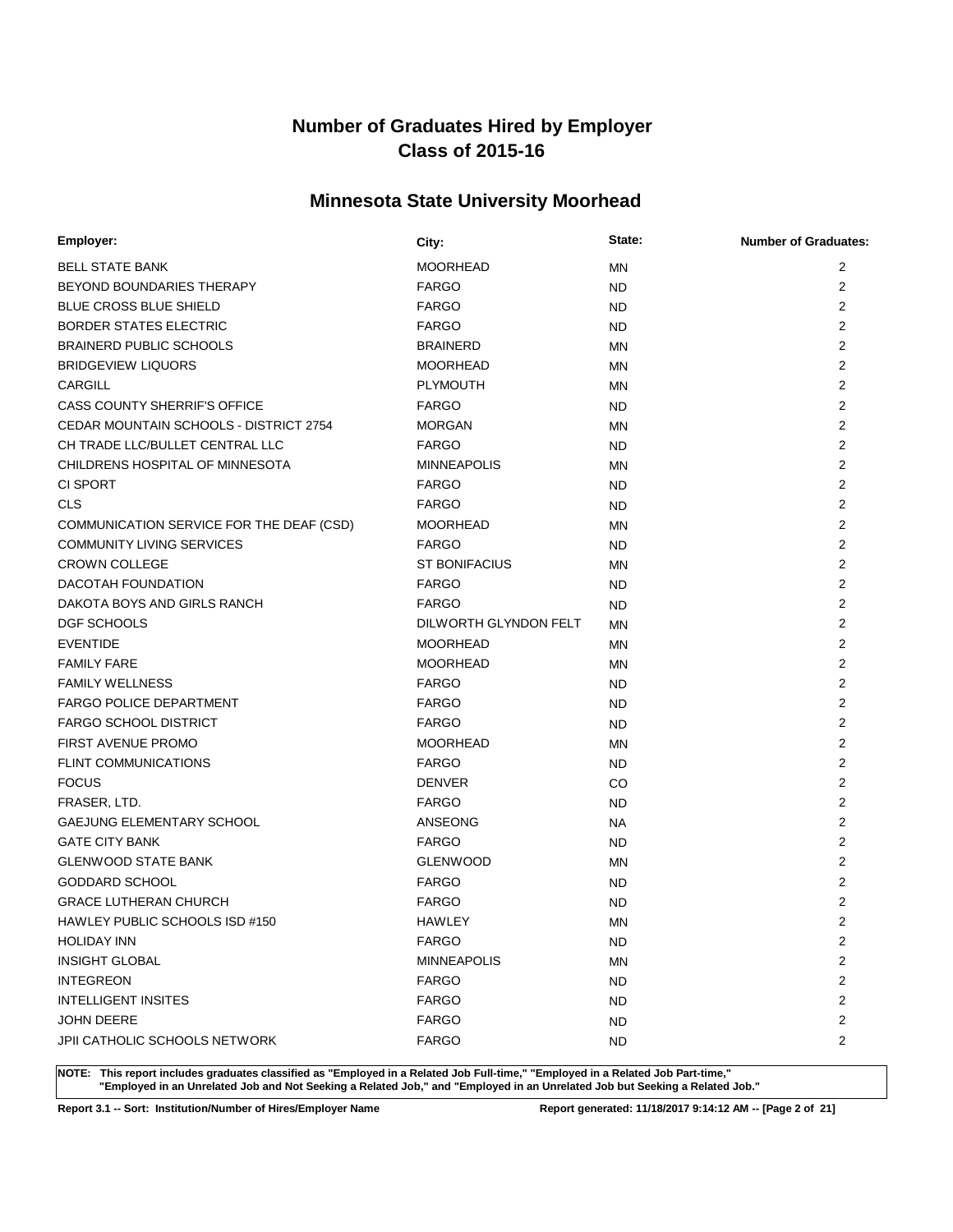# **Minnesota State University Moorhead**

| Employer:                        | City:                  | State:    | <b>Number of Graduates:</b> |
|----------------------------------|------------------------|-----------|-----------------------------|
| LAKES AREA VINEYARD CHURCH       | <b>DETROIT LAKES</b>   | <b>MN</b> | 2                           |
| LONGHORN STEAKHOUSE              | <b>FARGO</b>           | <b>ND</b> | 2                           |
| LUTHERAN SOCIAL SERVICES         | <b>FARGO</b>           | <b>ND</b> | $\overline{2}$              |
| MANDAN PUBLIC SCHOOLS            | <b>MANDAN</b>          | <b>ND</b> | 2                           |
| <b>MARLINS FAMILY RESTURANT</b>  | <b>SIOUX FALLS</b>     | <b>SD</b> | $\overline{2}$              |
| METROPOLITAN COUNCIL             | EAGAN                  | <b>MN</b> | $\overline{2}$              |
| <b>MICROSOFT</b>                 | <b>FARGO</b>           | <b>ND</b> | $\overline{2}$              |
| MINNETONKA PUBLIC SCHOOLS        | <b>MINNETONKA</b>      | <b>MN</b> | $\overline{2}$              |
| <b>MITU</b>                      | <b>SANTA MONICA</b>    | CA        | $\overline{2}$              |
| <b>MJ ELECTRIC</b>               | <b>TRAVELING JOB</b>   | W١        | 2                           |
| MOORHEAD POLICE DEPARTMENT       | <b>MOORHEAD</b>        | <b>MN</b> | $\overline{2}$              |
| MOORHEAD PUBL. SCHOOLS, DIST 152 | <b>MOORHEAD</b>        | <b>MN</b> | $\overline{2}$              |
| NEW PERSPECTIVE SENIOR LIVING    | <b>EDEN PRAIRIE</b>    | <b>MN</b> | $\overline{2}$              |
| NORIDIAN HEALTHCARE SOLUTIONS    | <b>FARGO</b>           | <b>ND</b> | 2                           |
| OFF THE WALL ADVERTISING         | <b>WEST FARGO</b>      | <b>ND</b> | $\overline{2}$              |
| PRAIRIE ST. JOHN'S               | <b>FARGO</b>           | <b>ND</b> | $\overline{2}$              |
| <b>RESTORE INC.</b>              | <b>FARGO</b>           | <b>ND</b> | $\overline{2}$              |
| RICE LAKE PHYSICAL THERAPY       | <b>RICE LAKE</b>       | WI        | 2                           |
| <b>RIGELS</b>                    | <b>MOORHEAD</b>        | <b>MN</b> | $\overline{2}$              |
| ROBERT ASP ELEMENTARY            | <b>MOORHEAD</b>        | <b>MN</b> | $\overline{2}$              |
| <b>SMALL WONDERS</b>             | <b>FARGO</b>           | <b>ND</b> | $\overline{2}$              |
| <b>SPORTS ENGINE</b>             | <b>MINNEAPOLIS</b>     | MN        | 2                           |
| <b>SPRING MOBILE</b>             | SALT LAKE CITY         | UT        | 2                           |
| ST CLOUD HOSPITAL                | <b>ST CLOUD</b>        | <b>MN</b> | 2                           |
| ST. WILLIAMS NURSING HOME        | <b>PARKERS PRAIRIE</b> | MN        | $\overline{2}$              |
| STALKER LAKE GOLF COURSE         | <b>DALTON</b>          | MN        | 2                           |
| <b>STAYBRIDGE SUITES</b>         | <b>FARGO</b>           | <b>ND</b> | 2                           |
| STERLING MANAGEMENT              | <b>FARGO</b>           | <b>ND</b> | 2                           |
| <b>SUMMIT GUIDANCE</b>           | ULEN-HITTERDAL         | <b>MN</b> | $\overline{2}$              |
| <b>SUMMIT GUIDANCE CENTER</b>    | <b>MOORHEAD</b>        | MN        | $\overline{2}$              |
| SWANSON HEALTH PRODUCTS          | <b>FARGO</b>           | <b>ND</b> | 2                           |
| <b>TARGET</b>                    | <b>MOORHEAD</b>        | MN        | 2                           |
| <b>TARGET</b>                    | <b>FARGO</b>           | <b>ND</b> | $\overline{2}$              |
| UNIVERSITY OF NORTH CAROLINA     | CHAPEL HILL            | <b>NC</b> | $\overline{2}$              |
| <b>US BANK</b>                   | <b>MINNEAPOLIS</b>     | MN        | 2                           |
| <b>US BANK</b>                   | <b>FARGO</b>           | <b>ND</b> | 2                           |
| <b>VANITY</b>                    | <b>FARGO</b>           | <b>ND</b> | 2                           |
| WACONIA PUBLIC SCHOOLS           | <b>WACONIA</b>         | MN        | 2                           |
| <b>WELLS FARGO ADVISORS</b>      | <b>BLOOMINGTON</b>     | MN        | 2                           |
| <b>WESTERN STATE BANK</b>        | <b>FARGO</b>           | <b>ND</b> | 2                           |

**NOTE: This report includes graduates classified as "Employed in a Related Job Full-time," "Employed in a Related Job Part-time," "Employed in an Unrelated Job and Not Seeking a Related Job," and "Employed in an Unrelated Job but Seeking a Related Job."**

**Report 3.1 -- Sort: Institution/Number of Hires/Employer Name Report generated: 11/18/2017 9:14:12 AM -- [Page 3 of 21]**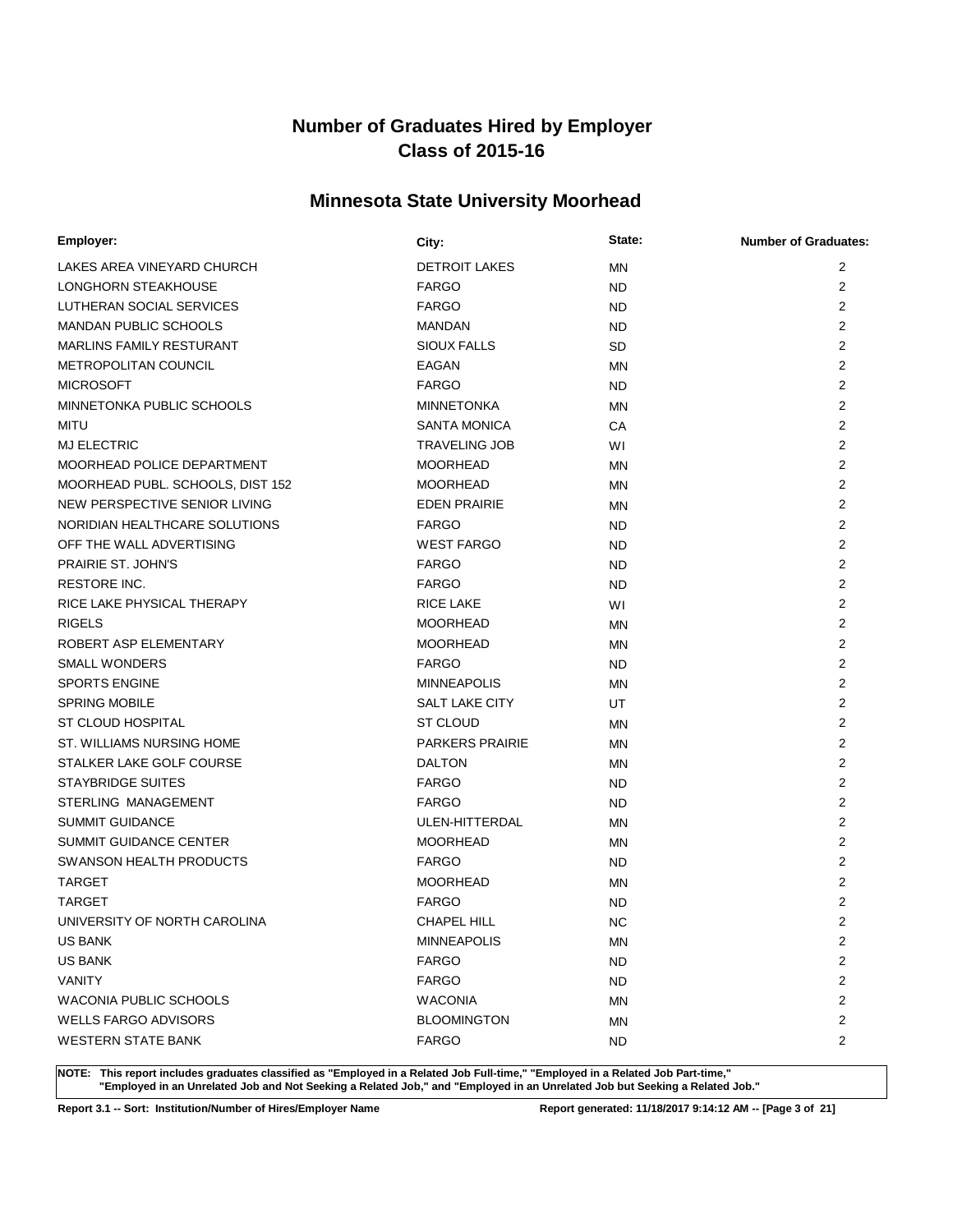# **Minnesota State University Moorhead**

| Employer:                             | City:               | State:    | <b>Number of Graduates:</b> |
|---------------------------------------|---------------------|-----------|-----------------------------|
| <b>WORLD MAGAZINE</b>                 | <b>ASHVILLE</b>     | <b>NC</b> | 2                           |
| YINGHUA ACADEMY                       | <b>MINNEAPOLIS</b>  | <b>MN</b> | 2                           |
| <b>YOUTHWORKS</b>                     | <b>FARGO</b>        | <b>ND</b> | $\overline{2}$              |
| 2015-12-05                            | <b>ROSEVILLE</b>    | <b>MN</b> |                             |
| 7 DAY CLINIC                          | <b>FARGO</b>        | <b>ND</b> |                             |
| ACCESS OF THE RED RIVER VALLEY        | <b>MOORHEAD</b>     | <b>MN</b> |                             |
| <b>ACGC</b>                           | <b>ATWATER</b>      | <b>MN</b> |                             |
| <b>ACMC</b>                           | NEW LONDON-SPICER   | <b>MN</b> |                             |
| ACOSTA SALES AND MARKETING            | <b>JACKSONVILLE</b> | FL.       |                             |
| ADVANCED TECHNOLOGY SERVICES          | <b>PEORIA</b>       | IL.       |                             |
| AFFILIATED COMMUNITY MEDICAL CENTERS  | WILLMAR             | <b>MN</b> |                             |
| <b>AGENCY MABU BISMARK</b>            | <b>BISMARK</b>      | <b>ND</b> |                             |
| AGGREGATE INDUSTRIES                  | <b>MOORHEAD</b>     | MN        |                             |
| ALBERT LEA AREA SCHOOLS               | ALBERT LEA          | ΜN        |                             |
| ALDERON INDUSTRIES                    | <b>HAWLEY</b>       | MN        |                             |
| ALDERON INDUSTRIES INC                | HAWLEY              | MN        |                             |
| <b>ALDEVRON</b>                       | <b>FARGO</b>        | <b>ND</b> |                             |
| ALDI                                  | <b>ALEXANDRIA</b>   | MN        |                             |
| <b>ALDIK HOME</b>                     | <b>VAN NUYS</b>     | СA        |                             |
| <b>ALLEGIANCE SOFTWARE</b>            | <b>FARGO</b>        | <b>ND</b> |                             |
| ALLIANCE HEALTH CARE                  | <b>EAGAN</b>        | MN        |                             |
| ALLINA HEALTH- MERCY                  | <b>COON RAPIDS</b>  | <b>MN</b> |                             |
| ALTRU                                 | <b>GRAND FORKS</b>  | <b>ND</b> |                             |
| AMERICAN BANK OF THE NORTH            | <b>NASHWAUK</b>     | MN        |                             |
| AMERICAN CRYSTAL SUGAR COMPANY        | <b>MOORHEAD</b>     | ΜN        |                             |
| ANDERSON WINDOWS                      | <b>MINNEAPOLIS</b>  | <b>MN</b> |                             |
| ANNE CARLESEN CENTER                  | <b>FARGO</b>        | <b>ND</b> |                             |
| ANNENDALE HEALTH & COMMUNITY SERVICES | ANNENDALE           | <b>MN</b> |                             |
| ANOKA COUNTY CORRECTIONS              | <b>ANOKA</b>        | MN        |                             |
| ARCTIC CAT, INC.N                     | THIEF RIVER FALLS   | <b>MN</b> |                             |
| <b>ART MATERIALS</b>                  | <b>MINNEAPOLIS</b>  | <b>MN</b> |                             |
| ARVIG                                 | <b>PERHAM</b>       | MN        |                             |
| <b>ASANTE MEDICAL CENTER</b>          | <b>GRANTS PASS</b>  | OR.       |                             |
| ASPEN ATHLETIC CLUB                   | <b>DES MOINES</b>   | ΙA        | 1                           |
| ATHLETICO PHYSICAL THERAPY            | <b>DES PLAINES</b>  | IL.       | 1                           |
| ATK                                   | <b>ANOKA</b>        | <b>MN</b> |                             |
| ATONEMENT LUTHERAN CHURCH             | <b>FARGO</b>        | <b>ND</b> |                             |
| ATTORNEY RECRUITING                   | <b>MINNEAPOLIS</b>  | <b>MN</b> |                             |
| <b>AUSTIN COMMERCIAL</b>              | <b>DALLAS</b>       | ТX        |                             |
| AUTO OWNERS INSURANCE                 | <b>FARGO</b>        | <b>ND</b> | 1                           |

**NOTE: This report includes graduates classified as "Employed in a Related Job Full-time," "Employed in a Related Job Part-time," "Employed in an Unrelated Job and Not Seeking a Related Job," and "Employed in an Unrelated Job but Seeking a Related Job."**

**Report 3.1 -- Sort: Institution/Number of Hires/Employer Name Report generated: 11/18/2017 9:14:12 AM -- [Page 4 of 21]**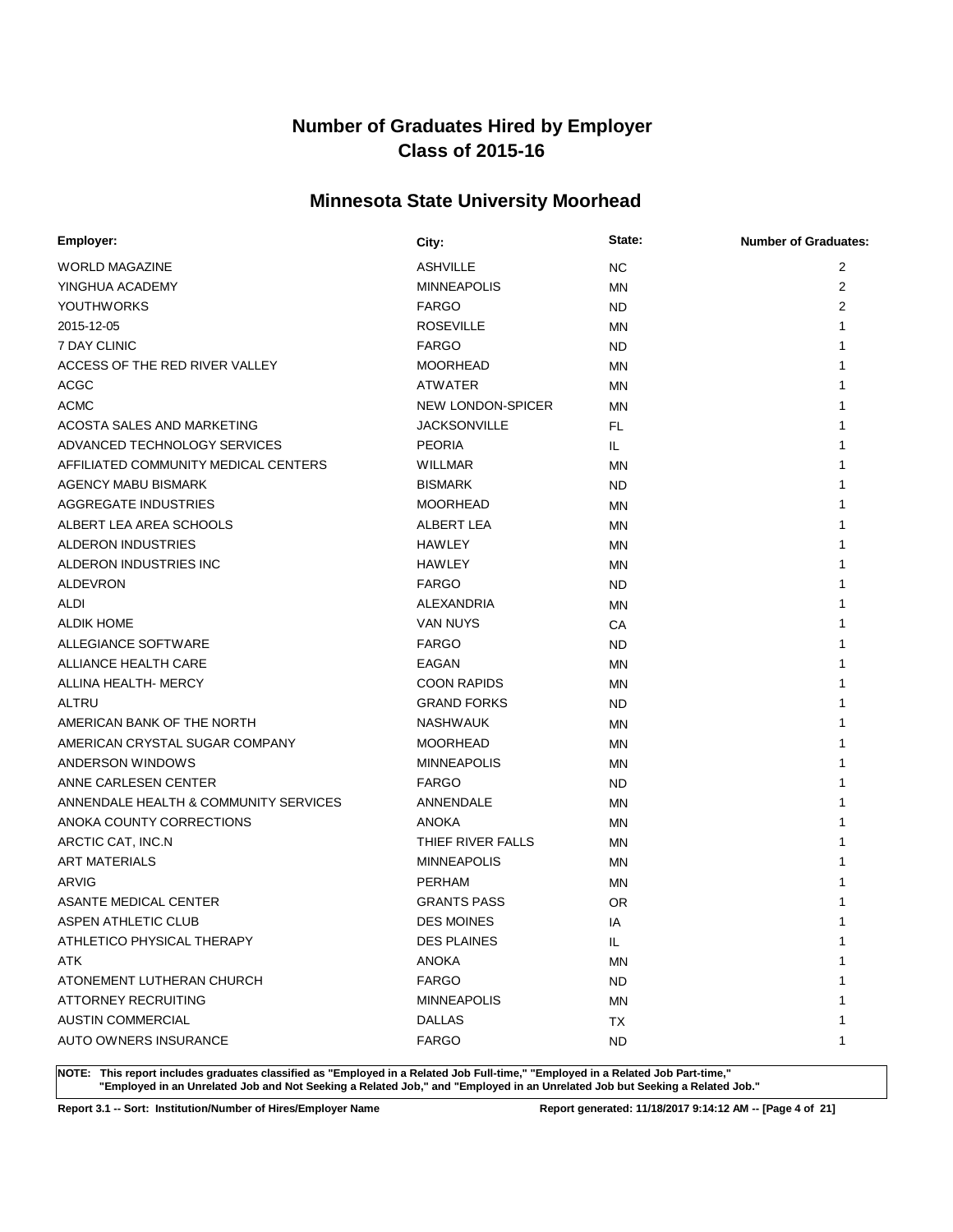# **Minnesota State University Moorhead**

| Employer:                               | City:                | State:    | <b>Number of Graduates:</b> |
|-----------------------------------------|----------------------|-----------|-----------------------------|
| AVIS CAR RENTAL                         | <b>FARGO</b>         | <b>ND</b> |                             |
| AXIS CLINICALS USA                      | <b>DILWORTH</b>      | MN        |                             |
| <b>BANK OF THE WEST</b>                 | <b>FARGO</b>         | <b>ND</b> |                             |
| BARNESVILLE, SCHOOL DISTRICT            | <b>BARNESVILLE</b>   | MN        |                             |
| BATH AND BODY WORKS                     |                      |           |                             |
| <b>BAYARD ADVERTISING</b>               | <b>DENVER</b>        | CO        |                             |
| <b>BC CONTRACTING</b>                   | <b>FARGO</b>         | <b>ND</b> |                             |
| BEAUTY FOR ASHES NEPAL                  | <b>KATHMANDEE</b>    |           |                             |
| <b>BELL BANK</b>                        | <b>FARGO</b>         | <b>ND</b> |                             |
| <b>BELL STATE BANK AND TRUST</b>        | <b>MOORHEAD</b>      | MN        |                             |
| BELL STATE BANK AND TRUST               | <b>FARGO</b>         | <b>ND</b> |                             |
| <b>BELLA BABY</b>                       | <b>FARGO</b>         | <b>ND</b> |                             |
| BENEDICTINE HEALTH SYSTEM               | <b>DULUTH</b>        | <b>MN</b> |                             |
| <b>BENSON PUBLIC SCHOOLS</b>            | <b>BENSON</b>        | MN        |                             |
| <b>BICKETT CONSTRUCTION</b>             | <b>FARGO</b>         | <b>ND</b> |                             |
| <b>BIOLIFE PLASMA SERVICES</b>          | <b>FARGO</b>         | ND        |                             |
| <b>BISMARCK PUBLIC SCHOOLS</b>          | <b>BISMARCK</b>      | <b>ND</b> |                             |
| <b>BLACKRIDGE BANK</b>                  | <b>FARGO</b>         | ND.       |                             |
| <b>BLACKRIDGE FINANCIAL</b>             | <b>FARGO</b>         | <b>ND</b> |                             |
| <b>BLACKRIDGEBANK</b>                   | <b>FARGO</b>         | <b>ND</b> |                             |
| <b>BLONDE AMBITION SALON</b>            | <b>FARGO</b>         | <b>ND</b> |                             |
| BLUE CROSS BLUE SHIELD OF NORTH DAJOTA  | <b>FARGO</b>         | <b>ND</b> |                             |
| <b>BLUECROSS BLUESHIELD OF ND</b>       | <b>FARGO</b>         | <b>ND</b> |                             |
| <b>BMSF RAILROAD</b>                    | <b>FARGO</b>         | <b>ND</b> |                             |
| <b>BNG DESIGN</b>                       | <b>FARGO</b>         | <b>ND</b> |                             |
| <b>BNG DESIGN</b>                       | <b>WEST FARGO</b>    | <b>ND</b> |                             |
| <b>BOMMARITO PERFORMANCE SYSTEMS</b>    | NORTH MIAMI BEACH    | FL.       |                             |
| BONANZA CASS COUNTY HISTORICAL SOCIETY  | <b>WEST FARGO</b>    | <b>ND</b> |                             |
| BOOKING.COM                             | <b>TOKYO</b>         |           |                             |
| <b>BOOTH WORLD INC</b>                  | <b>SAN FRANCISCO</b> | СA        |                             |
| <b>BORDER STATE ELECTRIC</b>            | <b>FARGO</b>         | <b>ND</b> |                             |
| <b>BORDER STATES</b>                    | <b>FARGO</b>         | <b>ND</b> |                             |
| <b>BORDER STATES ELECTRIC</b>           |                      |           |                             |
| <b>BRADBURY'S COFFEE</b>                | <b>MADISON</b>       | WI        |                             |
| BRECKENRIDGE ELEMENTARY SCHOOL          | <b>BRECKENRIDGE</b>  | MN        | 1                           |
| BRECKENRIDGE PUBLIC SCHOOLS             | <b>BRECKENRIDGE</b>  | MN        | 1                           |
| BRIYA PUBLIC CHARTER SCHOOL             | <b>WASHINGTON</b>    | DC        |                             |
| <b>BROOKDALE HOME HEALTH</b>            | <b>EDINA</b>         | ΜN        |                             |
| <b>BROWN WEALTH MANAGEMENT</b>          | <b>EDEN PRAIRIE</b>  | MN        |                             |
| BUFFALO-HANOVER-MONTROSE PUBLIC SCHOOLS | <b>BUFFALO</b>       | ΜN        | 1                           |

**NOTE: This report includes graduates classified as "Employed in a Related Job Full-time," "Employed in a Related Job Part-time," "Employed in an Unrelated Job and Not Seeking a Related Job," and "Employed in an Unrelated Job but Seeking a Related Job."**

**Report 3.1 -- Sort: Institution/Number of Hires/Employer Name Report generated: 11/18/2017 9:14:12 AM -- [Page 5 of 21]**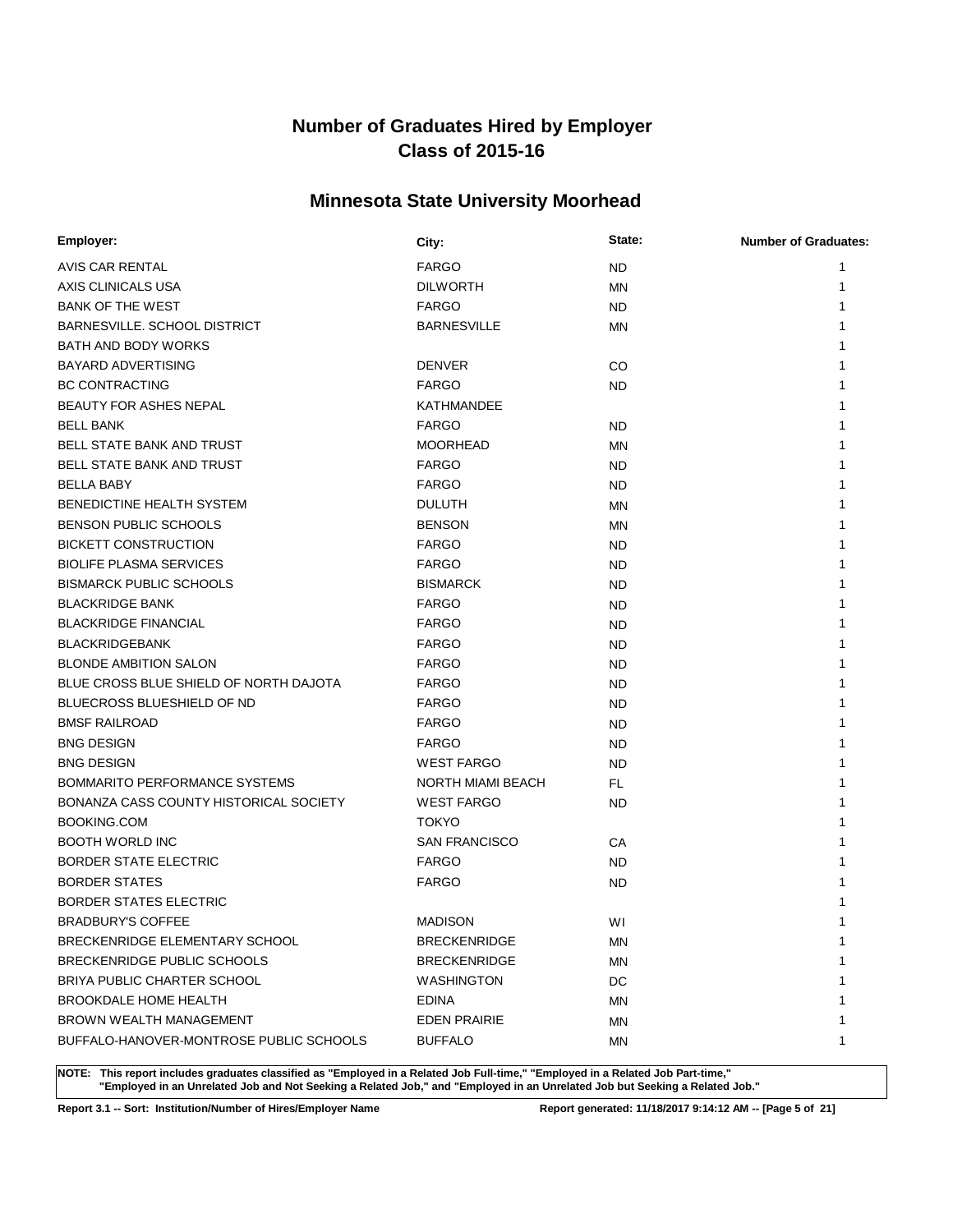# **Minnesota State University Moorhead**

| Employer:                             | City:               | State:    | <b>Number of Graduates:</b> |
|---------------------------------------|---------------------|-----------|-----------------------------|
| <b>BULTER MACHINERY</b>               | <b>FARGO</b>        | <b>ND</b> | 1                           |
| <b>BURNSVILLE PUBLIC SCHOOLS</b>      | <b>BURNSVILLE</b>   | <b>MN</b> | 1                           |
| <b>BYTE SPEED</b>                     | <b>MOORHEAD</b>     | <b>MN</b> |                             |
| C.H. ROBINSON                         | <b>EDEN PRAIRIE</b> | <b>MN</b> |                             |
| <b>CADENCE</b>                        | <b>EDINA</b>        | <b>MN</b> |                             |
| CALIFORNIA STATE UNIVERSITY FULLERTON | <b>FULLERTON</b>    | CA        |                             |
| CAMEROON BASKETBALL FEDERATION        | YAOUNDE             |           |                             |
| CAMP OLSON YMCA                       | <b>BREEZY POINT</b> | MN        |                             |
| <b>CARDON OUTREACH</b>                | <b>FARGO</b>        | <b>ND</b> |                             |
| <b>CARGILL</b>                        | <b>FARGO</b>        | <b>ND</b> |                             |
| <b>CARIBOU COFFEE</b>                 | <b>MINNEAPOLIS</b>  | <b>MN</b> |                             |
| <b>CARIBOU COFFEE</b>                 | <b>FARGO</b>        | ND.       |                             |
| CAROL WIDHAM'S CANDY COMPANY          | <b>WEST FARGO</b>   | <b>ND</b> | 1                           |
| <b>CARRINGTON ELEMENTARY</b>          | <b>CARRINGTON</b>   | <b>ND</b> | 1                           |
| CASA GRANDE MIDDLE SCHOOL             | <b>CASA GRANDE</b>  | AZ        |                             |
| <b>CASHWISE FOODS</b>                 | <b>MOORHEAD</b>     | <b>MN</b> |                             |
| CB QUALITY MACHINING & ENG. INC       | <b>BUFFALO</b>      | <b>MN</b> |                             |
| <b>CENKIDS</b>                        | <b>HOLLYWOOD</b>    | CA        |                             |
| <b>CENTENE CORPORATION</b>            | <b>WALTHAM</b>      | МA        |                             |
| CENTENNIAL SCHOOL DISTRICT ISD 12     | <b>BLAINE</b>       | <b>MN</b> |                             |
| CENTRASOTA COOPERATIVE                |                     | MN        | 1                           |
| <b>CENTRE INC</b>                     | <b>FARGO</b>        | ND        | 1                           |
| CENTRE INC.                           | <b>FARGO</b>        | ND.       |                             |
| CENTU CONTRACTORS                     | <b>KINGSVILLE</b>   | ТX        | 1                           |
| <b>CHALLENGE ELEMENTARY</b>           | THIEF RIVER FALLS   | <b>MN</b> |                             |
| <b>CHEGG</b>                          | SANTA CLARA         | СA        | 1                           |
| <b>CHERNE</b>                         | <b>EDEN PRAIRIE</b> | <b>MN</b> |                             |
| CHERYL BERGIAN LAW OFFICE             | <b>FARGO</b>        | ND.       | 1                           |
| CHILD FAMILY SUPPORT SERVICES         | <b>PHONEIX</b>      | <b>AZ</b> | 1                           |
| <b>CHILDREN'S MINNESOTA</b>           | ST. PAUL            | <b>MN</b> | 1                           |
| CHILDREN'S MONTESSORI SCHOOL          | <b>FARGO</b>        | <b>ND</b> |                             |
| CHOKIO-ALBERTA PUBLIC SCHOOLS         | <b>CHOKIO</b>       | MN        |                             |
| <b>CHRISTIAN ADOPTION SERVICES</b>    | <b>WEST FARGO</b>   | <b>ND</b> |                             |
| CHURCHES UNITED FOR THE HOMELESS      | <b>MOORHEAD</b>     | <b>MN</b> | 1                           |
| CIRCLE OF LIFE ACADEMY                | <b>WHITE EARTH</b>  | ΜN        | 1                           |
| CIRCLE OF LIFE SCHOOL                 | <b>FARGO</b>        | <b>ND</b> | 1                           |
| CITY OF DALTON                        | <b>DALTON</b>       | <b>MN</b> | 1                           |
| <b>CITY OF FARGO</b>                  | <b>FARGO</b>        | <b>ND</b> | 1                           |
| CITY OF MINOT                         | <b>MINOT</b>        | <b>ND</b> | 1                           |
| <b>CITY OF MOORHEAD</b>               | <b>MOORHEAD</b>     | <b>MN</b> | 1                           |

**NOTE: This report includes graduates classified as "Employed in a Related Job Full-time," "Employed in a Related Job Part-time," "Employed in an Unrelated Job and Not Seeking a Related Job," and "Employed in an Unrelated Job but Seeking a Related Job."**

**Report 3.1 -- Sort: Institution/Number of Hires/Employer Name Report generated: 11/18/2017 9:14:12 AM -- [Page 6 of 21]**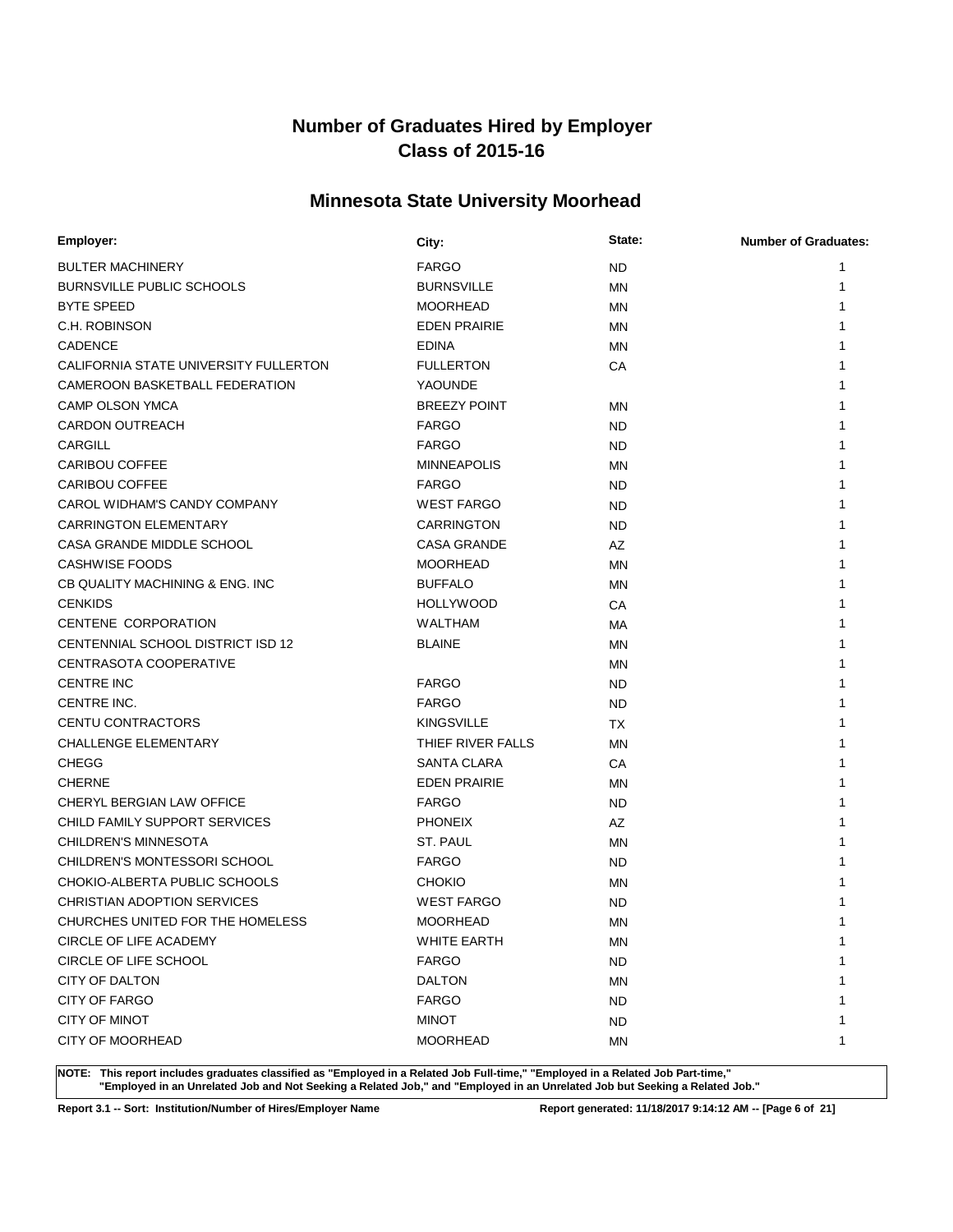# **Minnesota State University Moorhead**

| Employer:                             | City:                | State:    | <b>Number of Graduates:</b> |
|---------------------------------------|----------------------|-----------|-----------------------------|
| <b>CLAY COUNTY</b>                    | <b>MOORHEAD</b>      | <b>MN</b> | 1                           |
| <b>CLAY COUNTY SHERIFF</b>            | <b>MOORHEAD</b>      | MN        | 1                           |
| <b>CLIFTON LARSON ALLEN LLP</b>       | <b>MINNEAPOLIS</b>   | MN        |                             |
| CLIFTONLARSONALLEN LLP                | ALEXANDRIA           | <b>MN</b> |                             |
| COBOLT INC                            | <b>LAKE STEVENS</b>  | <b>WA</b> |                             |
| COCA COLA                             | <b>MOORHEAD</b>      | MN        |                             |
| <b>COE COLLEGE</b>                    | <b>CEDAR RAPIDS</b>  | IA        |                             |
| <b>COLE PAPER</b>                     | <b>FARGO</b>         | ND.       |                             |
| COLLABERA INC.                        | <b>MINNEAPOLIS</b>   | <b>MN</b> |                             |
| <b>COMMERCIAL WATER</b>               | <b>BLOOMINGTON</b>   | MN        |                             |
| COMMUNICATION SERVICES FOR THE DEAF   | <b>MOORHEAD</b>      | MN        |                             |
| COMMUNITY INVOLVEMENT PROGRAMS        | <b>MINNEAPOLIS</b>   | <b>MN</b> |                             |
| COMMUNITY LIVING SERVICES INC.        | <b>FARGO</b>         | <b>ND</b> |                             |
| <b>COMPLETE NUTRITION</b>             | <b>GRAND FORKS</b>   | <b>ND</b> |                             |
| <b>CONNECT BOOSTER</b>                | <b>WEST FARGO</b>    | <b>ND</b> |                             |
| <b>CONNECTIONS</b>                    | <b>BLOOMINGTON</b>   | <b>MN</b> |                             |
| <b>CONNECTIONS</b>                    | <b>FARGO</b>         | <b>ND</b> |                             |
| CONVERSATION CORPS OF MINNESOTA       | <b>GRAND RAPIDS</b>  | <b>MN</b> |                             |
| CORPORATE GRAPHICS COMMERCIAL         | <b>NORTH MANKATO</b> | MN        |                             |
| <b>CORPORATE TRAINING</b>             | <b>MOORHEAD</b>      | <b>MN</b> | 1                           |
| CORVAL GROUP INC.                     | ST. PAUL             | ΜN        | 1                           |
| <b>CORWIN AUTO</b>                    | <b>FARGO</b>         | ND.       | 1                           |
| <b>CORWIN DODGE RAM</b>               | <b>SPRINGFIELD</b>   | <b>MO</b> |                             |
| COSTCO                                | <b>FARGO</b>         | ND.       |                             |
| <b>CRAIG RICHIE LAW</b>               | <b>FARGO</b>         | <b>ND</b> |                             |
| <b>CREATIVE KIDS ACADEMY</b>          | <b>ORONO</b>         | MN        |                             |
| <b>CREATIVE LEARNING CHILDCARE</b>    | <b>WEST FARGO</b>    | ND.       |                             |
| CREW <sub>2</sub>                     | <b>MINNEAPOLIS</b>   | <b>MN</b> |                             |
| CROSBY IRONTON PUBLIC SCHOOL DISTRICT | <b>CROSBY</b>        | <b>MN</b> | 1                           |
| D AND M INDUSTRIES                    | <b>MOORHEAD</b>      | MN        |                             |
| D MICHAEL B'S                         | <b>ALBERTVILLE</b>   | MN        |                             |
| DANIELS SENTRY FOODS                  | WALWORTH             | WI        |                             |
| <b>DAVE'S PIZZA</b>                   | <b>MOORHEAD</b>      | <b>MN</b> |                             |
| DAVID'S BRIDAL                        | <b>WEST FARGO</b>    | <b>ND</b> | 1                           |
| DELTA GLOBAL SERVICES                 | <b>FARGO</b>         | ND.       | 1                           |
| DEPT. OF VETERANS AFFAIRS             | <b>SAINT CLOUD</b>   | <b>MN</b> | 1                           |
| DETROIT LAKES PUBLIC SCHOOLS          | <b>DETROIT</b>       | ΜN        | 1                           |
| DGF SCHOOL DISTRICT                   | <b>DILWORTH</b>      | ΜN        | 1                           |
| DGF SCHOOL DISTRICT                   | <b>GLYNDON</b>       | ΜN        | 1                           |
| DGS PUBLIC SCHOOL                     | <b>WINONA</b>        | MN        | 1                           |

**NOTE: This report includes graduates classified as "Employed in a Related Job Full-time," "Employed in a Related Job Part-time," "Employed in an Unrelated Job and Not Seeking a Related Job," and "Employed in an Unrelated Job but Seeking a Related Job."**

**Report 3.1 -- Sort: Institution/Number of Hires/Employer Name Report generated: 11/18/2017 9:14:12 AM -- [Page 7 of 21]**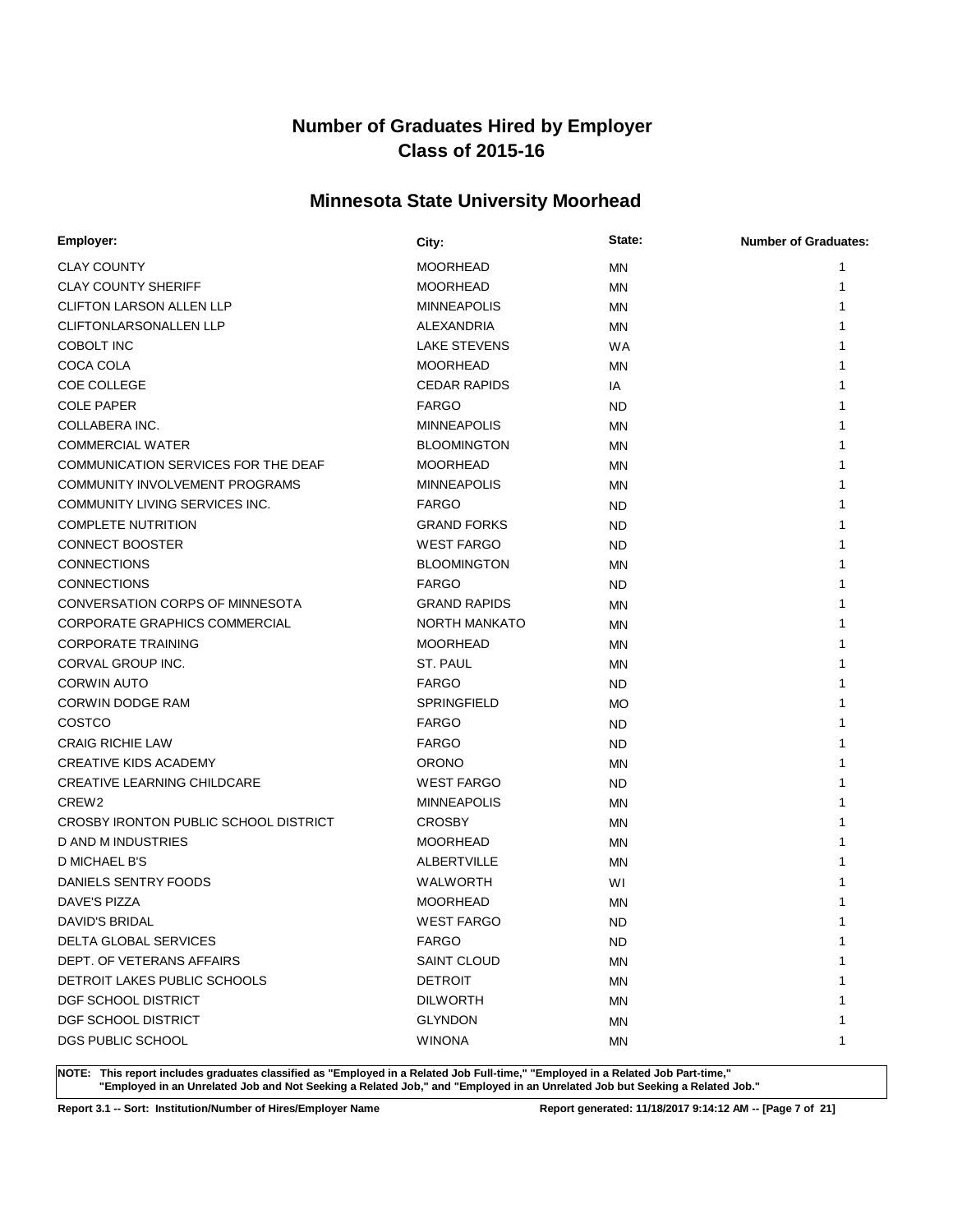# **Minnesota State University Moorhead**

| Employer:                             | City:                | State:    | <b>Number of Graduates:</b> |
|---------------------------------------|----------------------|-----------|-----------------------------|
| DILWORTH EARLY YEARS                  | <b>DILWORTH</b>      | <b>MN</b> | 1                           |
| DILWORTH GLYDON FELTON PUBLIC SCHOOLS | <b>DILWORTH</b>      | MN        | 1                           |
| DIVINE HOUSE                          | <b>MOORHEAD</b>      | MN        |                             |
| DIVISION OF INDEPENDENT STUDY         | <b>MOORHEAD</b>      | <b>MN</b> |                             |
| DMS HEALTH TECHNOLOGIES               | <b>FARGO</b>         | <b>ND</b> |                             |
| DMS HEALTH TECHNOLOGY                 | <b>FARGO</b>         | <b>ND</b> | 1                           |
| DO GOOD EVENTS                        | <b>MINNEAPOLIS</b>   | MN        |                             |
| DOROTHY MOSES ELEMENTARY              | <b>BISMARK</b>       | ND.       |                             |
| DOWN SPECIAL EDUCATION                | <b>PARK RAPIDS</b>   | <b>MN</b> |                             |
| DRAYTON FOODS                         | <b>FARGO</b>         | <b>ND</b> |                             |
| DREAM CATCHER SUPPORTIVE SERVICES     | <b>FARGO</b>         | ND.       |                             |
| <b>EAGLE BUILDING LLC</b>             | <b>RICHFIELD</b>     | MN        |                             |
| <b>EARLY YEARS ENRICHMENT CENTER</b>  | <b>MOORHEAD</b>      | MN        | 1                           |
| EASTERN CARVER COUNTY SCHOOLS         | <b>CHASKA</b>        | ΜN        | 1                           |
| EASTWOOD ELEMENTARY                   | <b>WEST FARGO</b>    | <b>ND</b> | 1                           |
| ECM PUBLISHERS-MORRISON COUNTY RECORD | LITTLE FALLS         | ΜN        |                             |
| ECO CHIC                              | <b>FARGO</b>         | <b>ND</b> |                             |
| ECUMEN SERVICES INC.                  | <b>NORTH BRANCH</b>  | MN        |                             |
| ED CAPP ELEMENTARY SCHOOL             | <b>FARGO</b>         | <b>ND</b> |                             |
| EDDY COUNTY SOCIAL SERVICES           | <b>NEW ROCKFORD</b>  | ND.       |                             |
| EDEN VALLEY-WATKINS ISD #463          | <b>EDEN VALLEY</b>   | <b>MN</b> | 1                           |
| <b>EISERT PROPERTIES</b>              | <b>FARGO</b>         | <b>ND</b> | 1                           |
| ELEMETIS SPECIALITIES                 | <b>EAST WINDSOR</b>  | <b>NJ</b> |                             |
| ELK RIVER SCHOOL DISTRICT             | <b>ELK RIVER</b>     | <b>MN</b> |                             |
| ELK RIVER SCHOOL DISTRICT ISD 728     | <b>ELK RIVER</b>     | <b>MN</b> |                             |
| <b>EMAGINE ENTERTAINMENT</b>          | <b>WILLOWS CREEK</b> | <b>MN</b> |                             |
| <b>EMERADO SCHOOL</b>                 | <b>EMERADO</b>       | ND.       |                             |
| <b>EMERGE MAKEUP DESIGN</b>           | <b>FARGO</b>         | ND.       |                             |
| <b>EMERSON CLIMATE TECHNOLOGIES</b>   | <b>CHANHASSEN</b>    | <b>MN</b> |                             |
| <b>ESSENTIA HEALTH</b>                | DEER RIVER           | <b>MN</b> |                             |
| <b>ESSENTIA HEALTH</b>                | <b>DETROIT LAKES</b> | <b>MN</b> |                             |
| <b>ESSENTIA HEALTH</b>                | <b>DULUTH</b>        | <b>MN</b> |                             |
| <b>ESSENTIA HEALTH</b>                | <b>MOORHEAD</b>      | <b>MN</b> |                             |
| <b>EVENTIDE</b>                       | <b>FARGO</b>         | <b>ND</b> | 1                           |
| <b>EXCEL ENERGY</b>                   | <b>MINNEAPOLIS</b>   | ΜN        | 1                           |
| <b>EXEVATOR</b>                       | PANAMA CITY          | FL.       |                             |
| <b>EXPRESS</b>                        | <b>FARGO</b>         | <b>ND</b> |                             |
| <b>FABRICATORS UNLIMITED</b>          | <b>FARGO</b>         | ND.       |                             |
| <b>FAIRMONT AREA SCHOOLS</b>          | <b>FAIRMONT</b>      | ΜN        | 1                           |
| <b>FAIRVIEW</b>                       | <b>BURNSVILLE</b>    | ΜN        | 1                           |

**NOTE: This report includes graduates classified as "Employed in a Related Job Full-time," "Employed in a Related Job Part-time," "Employed in an Unrelated Job and Not Seeking a Related Job," and "Employed in an Unrelated Job but Seeking a Related Job."**

**Report 3.1 -- Sort: Institution/Number of Hires/Employer Name Report generated: 11/18/2017 9:14:12 AM -- [Page 8 of 21]**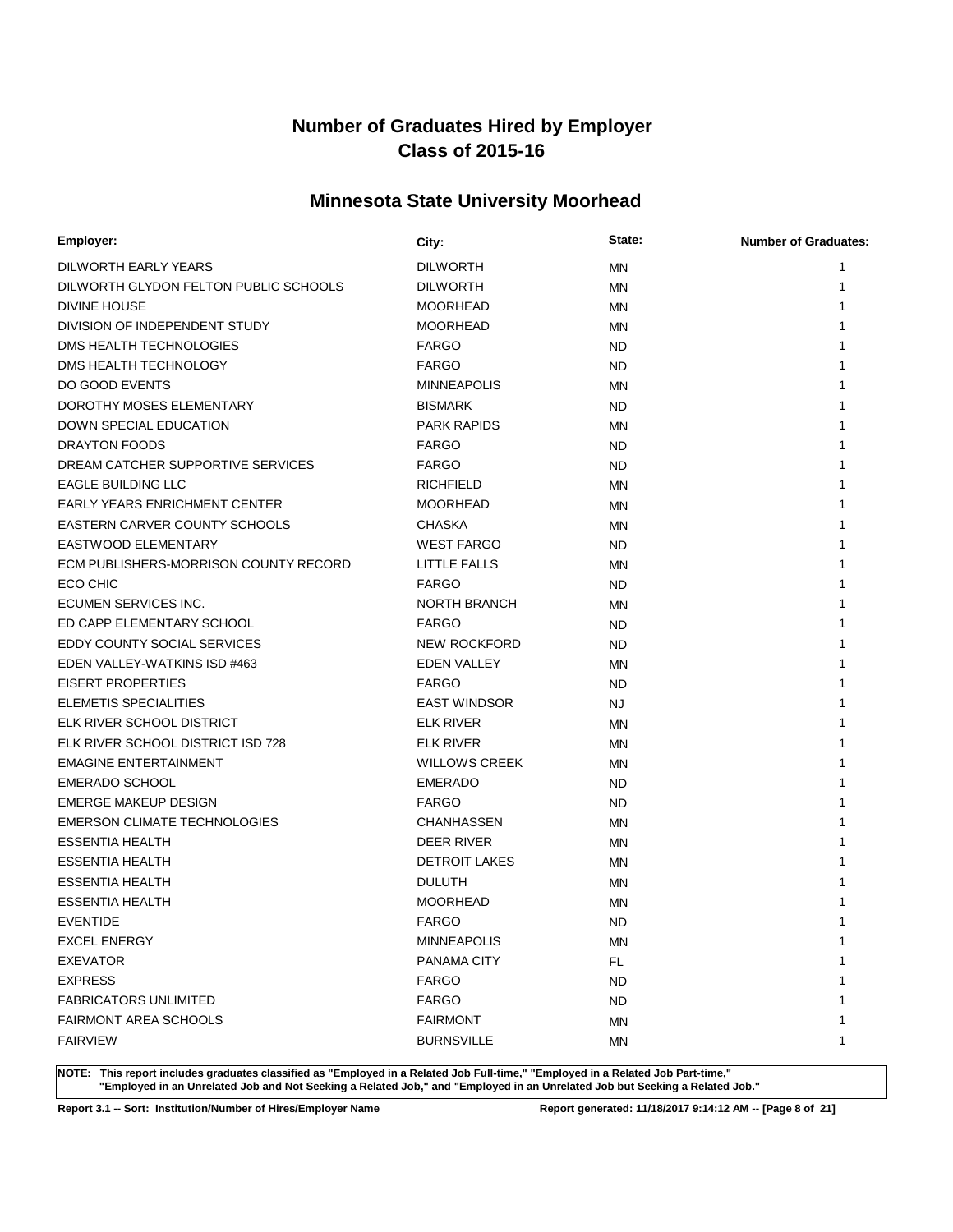# **Minnesota State University Moorhead**

| Employer:                                   | City:                 | State:    | <b>Number of Graduates:</b> |
|---------------------------------------------|-----------------------|-----------|-----------------------------|
| <b>FAIRVIEW</b>                             | <b>HIBBING</b>        | <b>MN</b> | 1                           |
| <b>FAMILIIES IN TRANSIT</b>                 | <b>ST CLOUD</b>       | <b>MN</b> | 1                           |
| <b>FAMILY WELLNESS</b>                      | <b>WEST FARGO</b>     | <b>ND</b> |                             |
| <b>FARGO 3D PRINTING</b>                    | <b>FARGO</b>          | ND.       |                             |
| FARGO MOORHEAD COMMUNITY THEATRE            | <b>FARGO</b>          | <b>ND</b> |                             |
| <b>FARGO VHA</b>                            | <b>FARGO</b>          | <b>ND</b> | 1                           |
| <b>FARGO YOUTH COMMISSION</b>               | <b>FARGO</b>          | <b>ND</b> |                             |
| <b>FARMER AND MERCHANTS STATE BANK</b>      | <b>NEW YORK MILLS</b> | MN        |                             |
| <b>FARMERS UNION INS</b>                    | <b>LISBON</b>         | ND.       |                             |
| <b>FARMIX LIGHTING CENTER</b>               | <b>MOORHEAD</b>       | ΜN        |                             |
| <b>FASTLANE CAR WASH</b>                    | <b>MOORHEAD</b>       | <b>MN</b> |                             |
| <b>FBS DATA SYSTEMS</b>                     | <b>FARGO</b>          | ND.       |                             |
| FEDERAL DEPOSIT INSURANCE CORPORATION       | <b>EAU CLAIRE</b>     | WI        | 1                           |
| <b>FEDEX</b>                                | <b>ORANGE</b>         | СA        | 1                           |
| FERGUS FALLS PUBLIC SCHOOLS                 | <b>FERGUS FALLS</b>   | ΜN        | 1                           |
| <b>FININITE VAPOR</b>                       | <b>FARGO</b>          | ND.       |                             |
| <b>FIREHOUSE SUBS</b>                       | <b>FARGO</b>          | <b>ND</b> |                             |
| <b>FIRST AVENUE</b>                         | <b>MINNEAPOLIS</b>    | MN        | 1                           |
| <b>FLATLAND GUITAR</b>                      | <b>FARGO</b>          | <b>ND</b> |                             |
| <b>FMS FARGO</b>                            | <b>FARGO</b>          | ND.       |                             |
| <b>FOOD SERVICES OF AMERICA</b>             | <b>FARGO</b>          | ND.       | 1                           |
| <b>FORESTORS FINANCIAL SERVICES</b>         | <b>EDINA</b>          | ΜN        | 1                           |
| FORUM ARICETIC AND COUNLETNETS              |                       |           |                             |
| FORUM COMMUNICATIONS                        | <b>FARGO</b>          | ND.       |                             |
| <b>FRANDSEN BANK &amp;TRUST</b>             | <b>BRAHAM</b>         | <b>MN</b> |                             |
| FRAZEE-VERGAS PUBLIC SCHOOLS                | <b>FRAZEE</b>         | <b>MN</b> |                             |
| <b>FREMSTAD</b>                             | <b>FARGO</b>          | ND.       |                             |
| <b>FRESENIUS MEDICAL CENTER</b>             | <b>WALTHAM</b>        | <b>PA</b> |                             |
| <b>FRIDLEY SCHOOLS FOUNDATION</b>           | <b>FRIDLEY</b>        | <b>MN</b> |                             |
| FRY N PAN                                   | <b>FARGO</b>          | <b>ND</b> |                             |
| <b>FRYIN PAN</b>                            | <b>FARGO</b>          | <b>ND</b> |                             |
| <b>FSC</b>                                  | <b>WILLMAR</b>        | <b>MN</b> |                             |
| <b>FUTURE CITY</b>                          | <b>MINNEAPOLIS</b>    | <b>MN</b> |                             |
| <b>GANDER MOUNTAIN</b>                      | <b>FARGO</b>          | <b>ND</b> | 1                           |
| <b>GATE CITY BANK</b>                       | <b>MOORHEAD</b>       | ΜN        | 1                           |
| <b>GEHRTZ CONSTRUCTION</b>                  | <b>FARGO</b>          | <b>ND</b> | 1                           |
| <b>GEMINI INC</b>                           | <b>CANNON FALLS</b>   | ΜN        |                             |
| <b>GEROY'S BUILDING CENTER</b>              | <b>ROSEAU</b>         | ΜN        |                             |
| <b>GLENCOE- SILVER LAKE SCHOOL DISTRICT</b> | <b>GLENCOE</b>        | ΜN        | 1                           |
| <b>GODDARD</b>                              | <b>FARGO</b>          | ND.       | 1                           |

**NOTE: This report includes graduates classified as "Employed in a Related Job Full-time," "Employed in a Related Job Part-time," "Employed in an Unrelated Job and Not Seeking a Related Job," and "Employed in an Unrelated Job but Seeking a Related Job."**

**Report 3.1 -- Sort: Institution/Number of Hires/Employer Name Report generated: 11/18/2017 9:14:12 AM -- [Page 9 of 21]**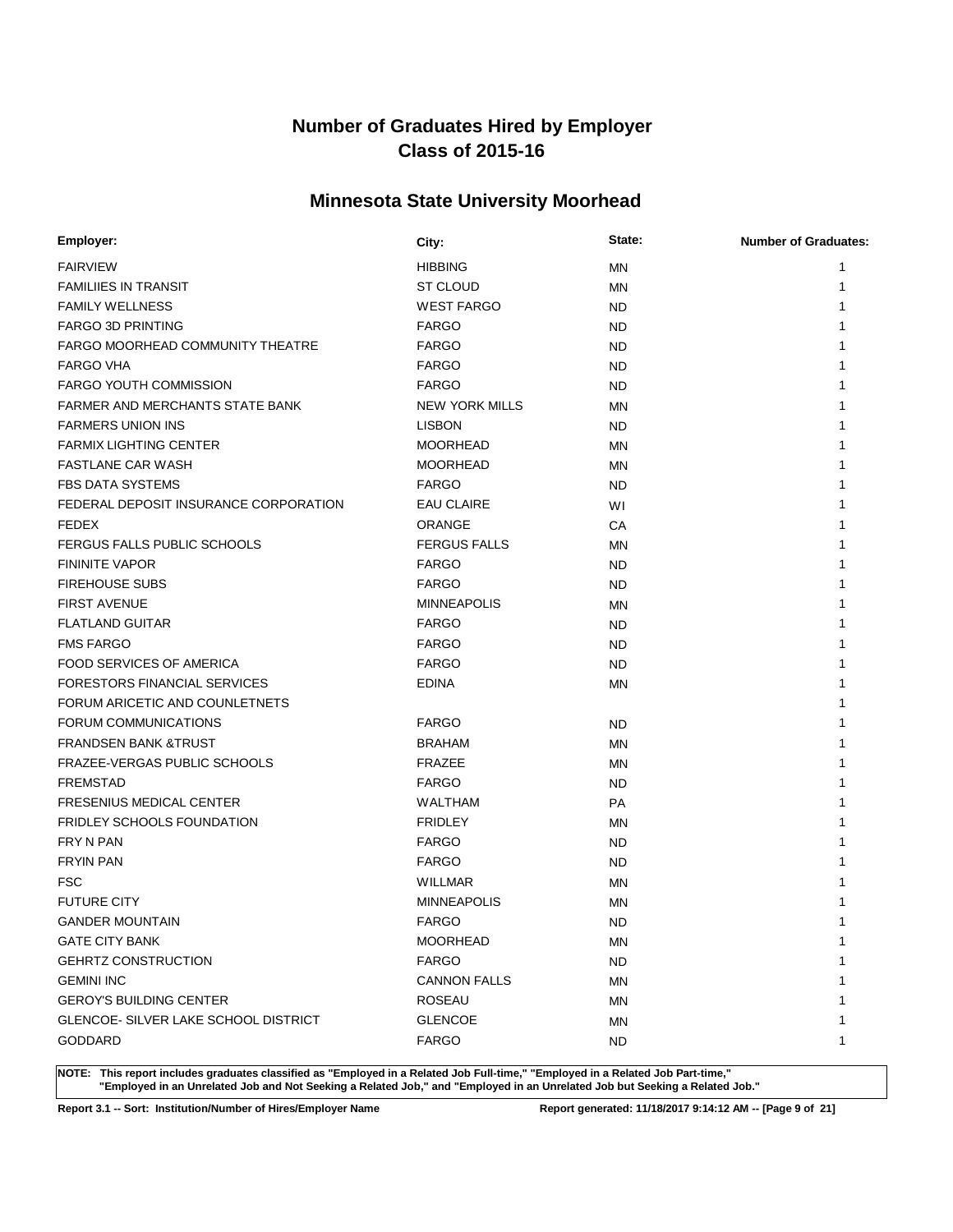# **Minnesota State University Moorhead**

| Employer:                                     | City:                | State:    | <b>Number of Graduates:</b> |
|-----------------------------------------------|----------------------|-----------|-----------------------------|
| GOOD SAMARITAN SOCIETY NATIONAL CAMPUS        | SIOUX FALLS          | <b>SD</b> | 1                           |
| <b>GOOD SHEPHERD COMMUNITY</b>                | <b>SAUK RAPIDS</b>   | <b>MN</b> | 1                           |
| <b>GRAND FORKS FAMILY MEDICINE</b>            | <b>GRAND FORKS</b>   | MN        |                             |
| <b>GRAND FORKS PUBLIC SCHOOLS</b>             | <b>GRAND FROKS</b>   | <b>ND</b> |                             |
| <b>GRASSFIRE STUDIOS</b>                      | <b>FARGO</b>         | <b>ND</b> |                             |
| <b>GREENHART TRAVEL</b>                       | GREENHART            |           |                             |
| <b>GREMADA INDUSTRIES</b>                     | <b>FARGO</b>         | <b>ND</b> |                             |
| <b>GREY CLOUD ELEMENTARY SCHOOL</b>           | <b>COTTAGE GROVE</b> | <b>MN</b> |                             |
| <b>GRIFOLS BIOMAT USA INC</b>                 | <b>MOORHEAD</b>      | <b>MN</b> |                             |
| <b>GUILD INCORPORATED</b>                     | <b>ST PAUL</b>       | <b>MN</b> |                             |
| <b>GULL HARBOUR APARTMENTS MEDICAL CENTER</b> | <b>MOORHEAD</b>      | MN        |                             |
| <b>HABILITATIVE SERVICES INC</b>              | <b>MOORHEAD</b>      | <b>MN</b> |                             |
| <b>HALEY'S HOPE</b>                           | <b>WEST FARGO</b>    | <b>ND</b> |                             |
| <b>HAMILTON HEALTH CENTER</b>                 | <b>HARRISBURG</b>    | <b>PA</b> |                             |
| <b>HANDY HELP LLC</b>                         | <b>ST PAUL</b>       | <b>MN</b> |                             |
| <b>HANKINSON PUBLIC SCHOOL</b>                | <b>HANKINSON</b>     | <b>ND</b> |                             |
| <b>HAPPY HARRYS</b>                           | <b>LAKEVILLE</b>     | <b>MN</b> |                             |
| <b>HAUGEN MOECKEL &amp; BOSSART</b>           | <b>FARGO</b>         | <b>ND</b> |                             |
| HAWAIIAN BEHAVIORAL HEALTH                    | <b>HILO</b>          | HI        |                             |
| <b>HCSCC AND HERBERGERS</b>                   | <b>MOORHEAD</b>      | <b>MN</b> |                             |
| <b>HEADSTART</b>                              | <b>FERGUS FALLS</b>  | <b>MN</b> |                             |
| <b>HEALTHSOURCE CHIROPRACTIC &amp; REHAB</b>  |                      |           |                             |
| <b>HEARING SOLUTIONS</b>                      | <b>FARGO</b>         | <b>ND</b> |                             |
| <b>HEARTLAND AEA</b>                          | <b>JOHNSTON</b>      | IA        |                             |
| HEARTLAND AREA EDUCATIONAL AGENCY             | <b>JOHNSTOWN</b>     | IA        |                             |
| <b>HEATHER'S HOUSEKEEPING</b>                 | <b>WEST FARGO</b>    | <b>ND</b> |                             |
| <b>HENNEPIN COUNTY GOVERNMENT</b>             | <b>MINNEAPOLIS</b>   | MN        |                             |
| HENNEPIN COUNTY MEDICAL CENTER                | <b>MINNEAPOLIS</b>   | <b>MN</b> |                             |
| <b>HENNEPIN MEDICAL CENTER</b>                | <b>MINNEAPOLIS</b>   | MN        |                             |
| HENNING CITIZENS ADVOCATE NEWSPAPER           | <b>HENNING</b>       | MN        |                             |
| HENNING REHABILITATION & HEALTHCARE CENT      | <b>HENNING</b>       | MN        |                             |
| <b>HERBERGERS</b>                             | MOORHEAD             | <b>MN</b> |                             |
| <b>HERBERGER'S</b>                            | <b>MOORHEAD</b>      | ΜN        |                             |
| <b>HERO</b>                                   | <b>FARGO</b>         | <b>ND</b> | 1                           |
| <b>HERTZ LOCAL EDITION</b>                    | ORANGE COUNTY        | CA        | 1                           |
| <b>HIBU</b>                                   | <b>BISMARK</b>       | <b>ND</b> |                             |
| HIGH HOPES - MUSICIAN (BAND)                  | <b>FARGO</b>         | <b>ND</b> |                             |
| <b>HIGH POINT NETWORKS</b>                    | <b>WEST FARGO</b>    | <b>ND</b> |                             |
| <b>HILTON GRAND VACATIONS</b>                 | <b>HONOLULU</b>      | HI        |                             |
| HINCKLEY FINLAYSON PUBLIC SCHOOLS             | <b>HINCKLEY</b>      | MN        | 1                           |

**NOTE: This report includes graduates classified as "Employed in a Related Job Full-time," "Employed in a Related Job Part-time," "Employed in an Unrelated Job and Not Seeking a Related Job," and "Employed in an Unrelated Job but Seeking a Related Job."**

**Report 3.1 -- Sort: Institution/Number of Hires/Employer Name Report generated: 11/18/2017 9:14:12 AM -- [Page 10 of 21]**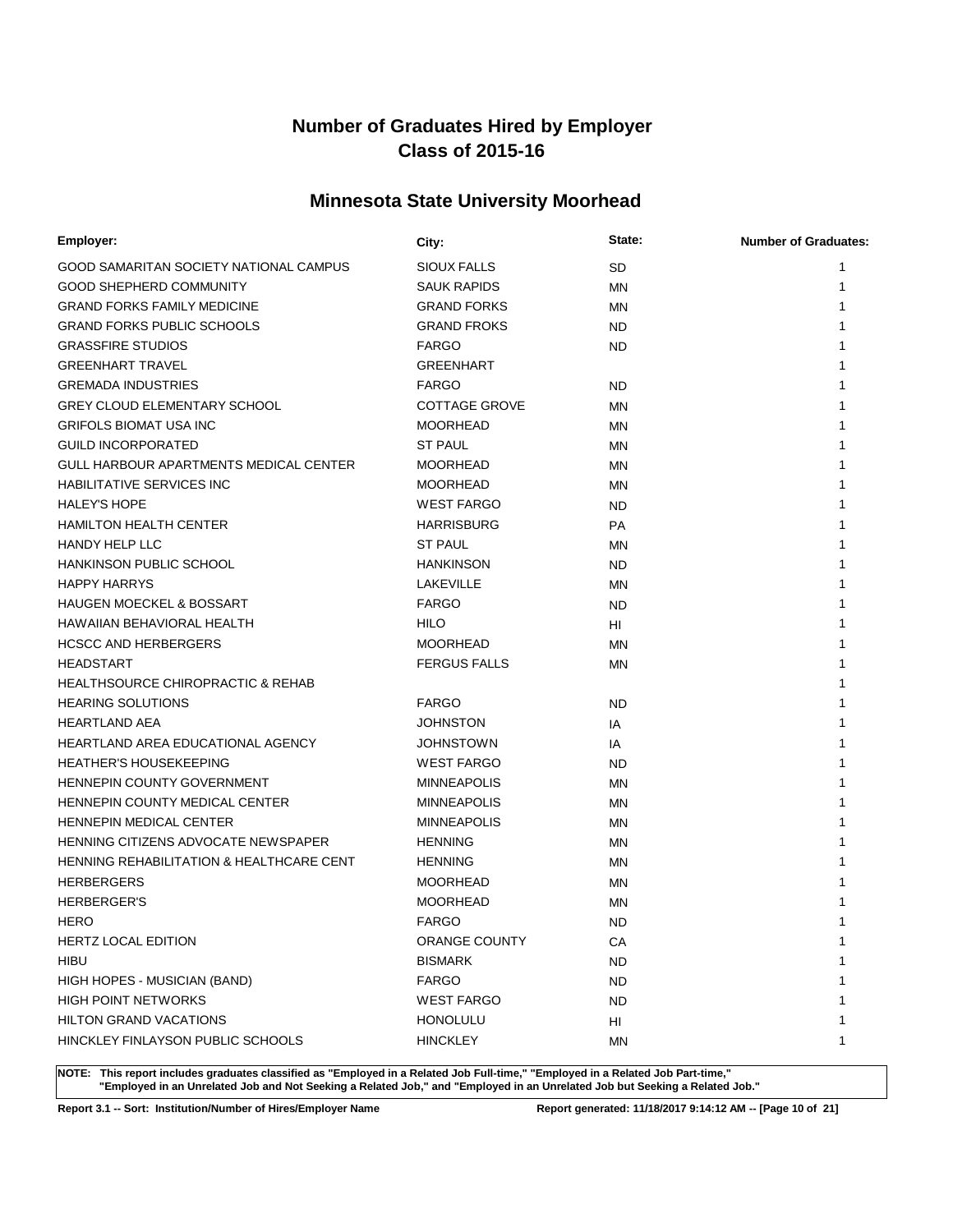# **Minnesota State University Moorhead**

| Employer:                                | City:                      | State:    | <b>Number of Graduates:</b> |
|------------------------------------------|----------------------------|-----------|-----------------------------|
| HMONG HOME HEALTH CARE INC.              | <b>MINNEAPOLIS</b>         | <b>MN</b> | 1                           |
| <b>HOKKAN HOLDINGS</b>                   | <b>TOYKO</b>               |           | 1                           |
| <b>HOLIDAY STATIONSTORES</b>             | <b>BLOOMINGTON</b>         | MN        |                             |
| HOME HEALTH CARE, INC.                   | <b>GOLDEN VALLEY</b>       | <b>MN</b> |                             |
| HONEYWELL PROCESS SOLUTIONS              | <b>FARGO</b>               | <b>ND</b> |                             |
| HORIZON CHRISTIAN ACADEMY                | SAN DIEGO                  | СA        |                             |
| HORIZON MIDDLE SCHOOL                    | <b>MOORHEAD</b>            | <b>MN</b> |                             |
| HORN PLASTICS, INC.- SUPER-SLIDE         | <b>FARGO</b>               | <b>ND</b> |                             |
| <b>HORNBACHERS</b>                       | <b>MOORHEAD</b>            | MN        |                             |
| <b>HORNBACHERS</b>                       | <b>FARGO</b>               | <b>ND</b> |                             |
| <b>HOSPITAL</b>                          |                            | <b>MN</b> |                             |
| HOUSTON METHODIST WILLBROOK HOSPITAL     | <b>HOUSTON</b>             | ТX        |                             |
| HUNTINGTON BEACH UNION HIGH SCHOOL DISTR | <b>HUNTINGTON BEACH</b>    | CA        |                             |
| IBM                                      | SAN JOSE                   | CA        |                             |
| <b>IMPLEMENTATION SPECIALISTS</b>        | HAWLEY                     | MN        |                             |
| INDEPENDENT SCHOOL DISTRICT 15           | <b>ST. FRANCIS</b>         | MN        |                             |
| <b>INFINITY REHAB</b>                    | <b>BOISE</b>               | ID        |                             |
| IN-HOUSE ADVERTISING AND CONSULTING      | <b>WEST FARGO</b>          | <b>ND</b> |                             |
| INNOVATIVE BASEMENT SYSTEMS              | <b>FARGO</b>               | <b>ND</b> |                             |
| <b>INSPIRE INNOVATION LAB</b>            | <b>MINNEAPOLIS</b>         | <b>MN</b> |                             |
| <b>INSPIRE INNOVATION LAB</b>            | <b>MOORHEAD</b>            | MN        |                             |
| INTEGRITY WINDOWS AND DOORS              | <b>WEST FARGO</b>          | <b>ND</b> |                             |
| <b>INTERGREON</b>                        | <b>FARGO</b>               | <b>ND</b> |                             |
| INTERGREON MANAGED SOLUTIONS             | <b>FARGO</b>               | <b>ND</b> |                             |
| <b>INTERGRON</b>                         | <b>FARGO</b>               | <b>ND</b> |                             |
| INTERMEDIATE SCHOOL DISTRICT #917        | <b>ROSEMOUNT</b>           | <b>MN</b> |                             |
| INTERNATIONAL MARKETING SYSTEM           | <b>FARGO</b>               | <b>ND</b> |                             |
| INTERNATIONAL MARKETING SYSTEMS, LTD     | <b>FARGO</b>               | <b>ND</b> |                             |
| <b>INTERSTATE ENGINEERING</b>            | JAMESTOWN                  | ND        |                             |
| <b>INVER GROVE HEIGHTS SCHOOLS</b>       | <b>INVER GROVE HEIGHTS</b> | MN        |                             |
| <b>ISANTI INTERMEDIATE SCHOOL</b>        | CAMBRIDGE                  | MN        |                             |
| <b>ISD 318</b>                           | <b>COHASSET</b>            | <b>MN</b> |                             |
| <b>ISD 345</b>                           | <b>NEW LONDON</b>          | <b>MN</b> |                             |
| <b>ISD 544</b>                           | FERGUS FALLS               | MN        | 1                           |
| <b>ISD 728</b>                           | <b>ELK RIVER</b>           | ΜN        | 1                           |
| ITASCA COMMUNITY COLLEGE                 | <b>GRAND RAPIDS</b>        | <b>MN</b> |                             |
| <b>JAKE INGAMAR</b>                      | <b>FARGO</b>               | <b>ND</b> |                             |
| JL BEERS                                 | <b>MOORHEAD</b>            | <b>MN</b> |                             |
| JL BEERS                                 | <b>FARGO</b>               | <b>ND</b> |                             |
| JOHN DEER ELECTRONIC SOLUTIONS           | <b>FARGO</b>               | <b>ND</b> | 1                           |

**NOTE: This report includes graduates classified as "Employed in a Related Job Full-time," "Employed in a Related Job Part-time," "Employed in an Unrelated Job and Not Seeking a Related Job," and "Employed in an Unrelated Job but Seeking a Related Job."**

**Report 3.1 -- Sort: Institution/Number of Hires/Employer Name Report generated: 11/18/2017 9:14:12 AM -- [Page 11 of 21]**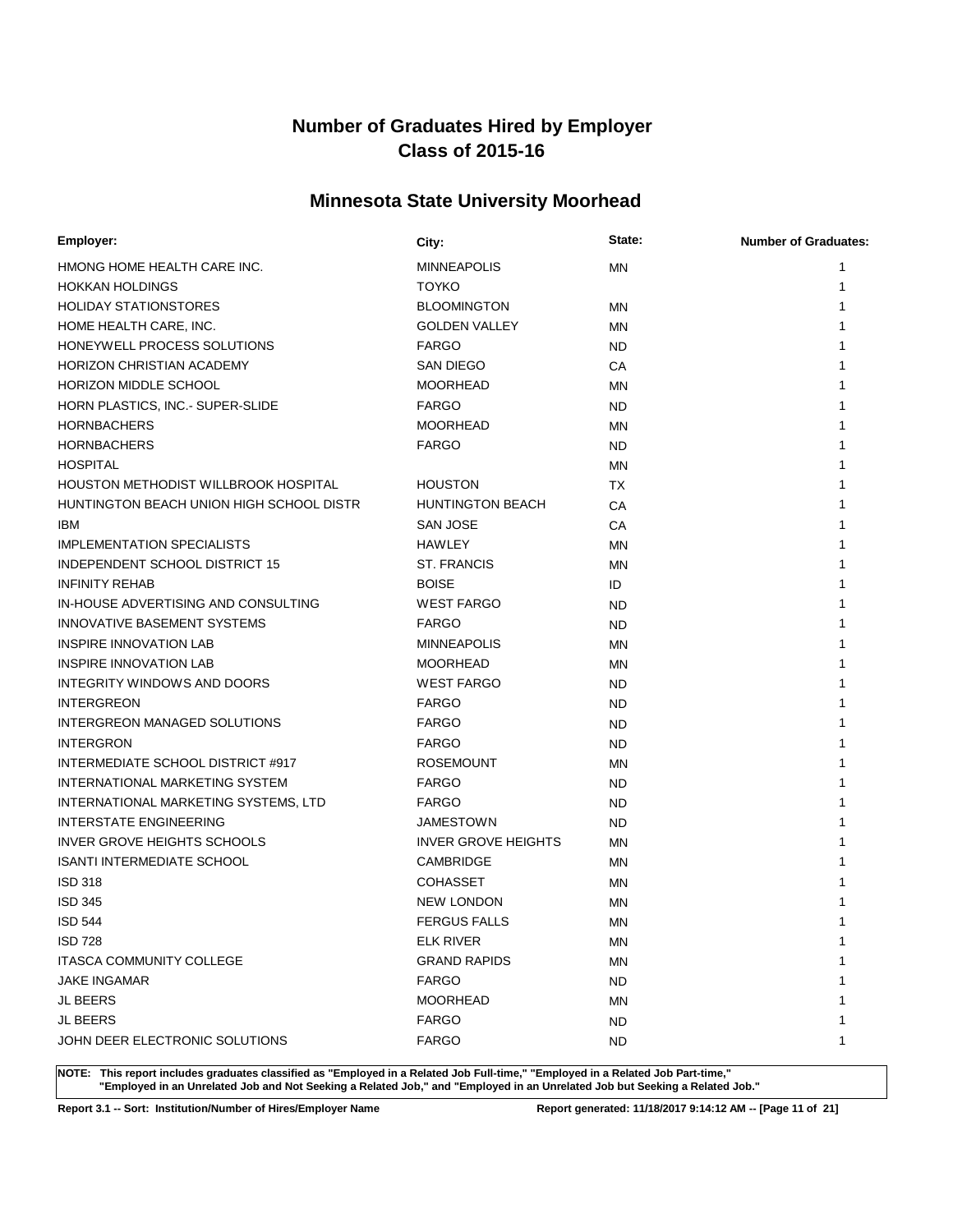# **Minnesota State University Moorhead**

| Employer:                              | City:               | State:    | <b>Number of Graduates:</b> |
|----------------------------------------|---------------------|-----------|-----------------------------|
| <b>JP MORGAN</b>                       | <b>WESTMONT</b>     | IL.       | 1                           |
| <b>JT LAWN SERVICES</b>                | <b>MOORHEAD</b>     | <b>MN</b> | 1                           |
| JUVENILE JUSTICE SERVICES              | <b>MOORHEAD</b>     | MN        | 1                           |
| K HOOK PIRATE RADIO                    | <b>FARGO</b>        | <b>ND</b> | 1                           |
| <b>KAY'S JEWELERS</b>                  | <b>FARGO</b>        | <b>ND</b> | 1                           |
| KELLER WILLIAMS INSPIRE REALTY         | <b>FARGO</b>        | ND.       |                             |
| <b>KELLY SERVICES</b>                  | <b>BISMARCK</b>     | <b>ND</b> |                             |
| KEWAUNEE SCHOOL DISTRICT               | <b>KEWAUNEE</b>     | WI        |                             |
| KIEWIT                                 | <b>KANSAS CITY</b>  | KS        |                             |
| KIEWIT POWER ENGINEERS                 | LENEXA              | KS        |                             |
| <b>KILLBOURNE GROUP</b>                | <b>FARGO</b>        | <b>ND</b> |                             |
| KINDRED ELEMENTARY SCHOOL              | <b>KINDRED</b>      | <b>ND</b> |                             |
| <b>KMS PUBLIC SCHOOLS</b>              | <b>MURDOCK</b>      | <b>MN</b> |                             |
| <b>KVRR FOX</b>                        | <b>FARGO</b>        | <b>ND</b> |                             |
| LA FITNESS                             | <b>FARGO</b>        | <b>ND</b> |                             |
| LA PETITE ACADEMY                      | <b>KIRKLAND</b>     | <b>WA</b> |                             |
| <b>LAKE REGION</b>                     | <b>FERGUS FALLS</b> | MN        |                             |
| LAKE SUPERIOR BREWING                  | <b>DULUTH</b>       | MN        |                             |
| LAKELAND MENTAL HEALTH CENTER          | <b>FERGUS FALLS</b> | <b>MN</b> |                             |
| LAKES AREA GRAPHIX AND SIGNWORX        | <b>KENSINGTON</b>   | MN        | 1                           |
| <b>LASIK VISION INSTITUTE</b>          | <b>WEST FARGO</b>   | <b>ND</b> | 1                           |
| LAWN & CARPENTRY (SELF EMPLOYED)       | <b>MILNOR</b>       | <b>ND</b> |                             |
| <b>LEGACY BUILDERS INC</b>             | ABERDEEN            | <b>SD</b> |                             |
| <b>LESS TIME FITNESS</b>               | <b>IRONWOOD</b>     | MI        |                             |
| LIBERTY MIDDLE SCHOOL                  | <b>WEST FARGO</b>   | <b>ND</b> |                             |
| LIFECARE MEDICAL CENTER                | <b>ROSEAU</b>       | MN        |                             |
| <b>LIFESCAPE</b>                       | <b>SIOUX FALLS</b>  | <b>SD</b> | 1                           |
| LIFETIME FITNESS                       | <b>CHANHASSEN</b>   | MN        | 1                           |
| LIFETOUCH SCHOOL PORTRAITS             | <b>GRAND FORKS</b>  | <b>ND</b> | 1                           |
| <b>LIMITED BRANDS</b>                  | <b>FARGO</b>        | <b>ND</b> |                             |
| LISBOON PUBLIC SCHOOLS                 | <b>LISBON</b>       | <b>ND</b> |                             |
| LITTLE MIRACLES                        | <b>GRAND FORKS</b>  | <b>ND</b> |                             |
| LITTLE MIRACLES INC                    | <b>GRAND FORKS</b>  | <b>MN</b> |                             |
| LITTLE RED WAGON CHILD CARE CENTER     | CAMBRIDGE           | ΜN        | 1                           |
| <b>LITTLE TYKES</b>                    | <b>FARGO</b>        | <b>ND</b> | 1                           |
| <b>LLP</b>                             |                     |           | 1                           |
| LONG PRAIRIE GREY EAGLE PUBLIC SCHOOLS | <b>LONG PRAIRIE</b> | ΜN        | 1                           |
| <b>LOOKTHINK</b>                       | <b>WASHINGTON</b>   | DC        |                             |
| LOYOLA UNIVERSITY MEDICAL CENTER       | <b>MAYWOOD</b>      | IL.       | 1                           |
| LUTHERAN SOCIAL SERVICES               | <b>MOORHEAD</b>     | ΜN        | 1                           |

**NOTE: This report includes graduates classified as "Employed in a Related Job Full-time," "Employed in a Related Job Part-time," "Employed in an Unrelated Job and Not Seeking a Related Job," and "Employed in an Unrelated Job but Seeking a Related Job."**

**Report 3.1 -- Sort: Institution/Number of Hires/Employer Name Report generated: 11/18/2017 9:14:12 AM -- [Page 12 of 21]**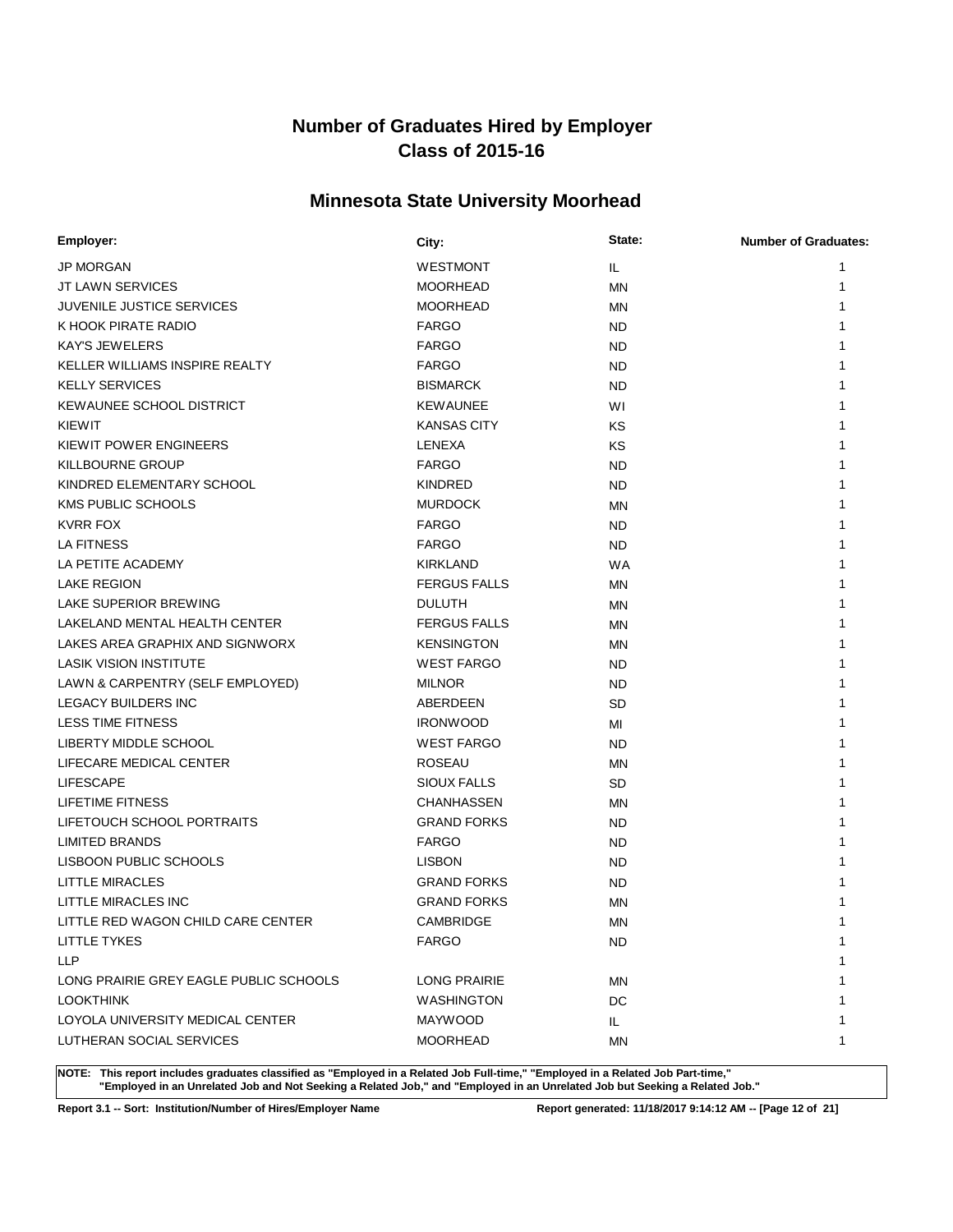# **Minnesota State University Moorhead**

| Employer:                                | City:                 | State:    | <b>Number of Graduates:</b> |
|------------------------------------------|-----------------------|-----------|-----------------------------|
| LUTHERAN SOCIAL SERVICES                 | <b>BISMARK</b>        | <b>ND</b> | 1                           |
| <b>M.A MORTENSON</b>                     | <b>MINNEAPOLIS</b>    | MN        | 1                           |
| <b>MAGNUM LTL</b>                        | <b>COON RAPIDS</b>    | MN        |                             |
| <b>MANKATO CLINIC</b>                    | <b>MANKATO</b>        | <b>MN</b> |                             |
| <b>MANOR CARE</b>                        | <b>FARGO</b>          | <b>ND</b> |                             |
| <b>MANORCARE</b>                         | <b>FARGO</b>          | <b>ND</b> |                             |
| <b>MAPLETON SCHOOLS</b>                  | <b>MAPLETON</b>       | MN        |                             |
| MAYO CLINIC HEALTH SYSTEM REDWING        | <b>RED WING</b>       | <b>MN</b> |                             |
| <b>MCPA</b>                              | <b>NEW HOPE</b>       | MN        |                             |
| MEEKER COUNTY ATTORNEY'S OFFICE          | <b>LITCHFIELD</b>     | ΜN        |                             |
| MENAHGA PUBLIC SCHOOLS                   | MENAHGA               | MN        |                             |
| <b>MENARDS</b>                           | <b>EAU CLAIRE</b>     | WI        |                             |
| <b>MERCY HOSPITAL</b>                    | <b>COON RAPIDS</b>    | <b>MN</b> |                             |
| <b>MERRILL LYNCH</b>                     | <b>MINNEAPOLIS</b>    | ΜN        | 1                           |
| MESSERLI AND KRAMER                      | <b>ST PAUL</b>        | <b>MN</b> | 1                           |
| <b>MEXICAN VILLAGE</b>                   | <b>FARGO</b>          | ND.       |                             |
| <b>MIDWEST VALUE PROS</b>                | <b>WEST FARGO</b>     | <b>ND</b> |                             |
| <b>MILLER INSULATION</b>                 | <b>FARGO</b>          | ND        |                             |
| MINNESOTA AUTISM CENTER                  | EAGAN                 | <b>MN</b> |                             |
| MINNESOTA DEPARTMENT OF CORRECTIONS      | <b>ST PAUL</b>        | ΜN        |                             |
| <b>MINNESOTA ROLLERGIRLS</b>             | <b>FARGO</b>          | ND.       | 1                           |
| MINNESOTA STATE COLLEGES AND UNIVERSITY  | ST. PAUL              | MN        |                             |
| MINNESOTA STATE COMMUNITY AND TECH COLLE | <b>MOORHEAD</b>       | <b>MN</b> |                             |
| MINNESOTA STATE COMMUNITY AND TECHNICAL  | <b>MOORHEAD</b>       | <b>MN</b> |                             |
| MINNESOTA STATE UNIVERSITY STUDENT ASSOC | ST. PAUL              | <b>MN</b> |                             |
| MINNESOTA STATE UNIVERSITY, MANKATO      | <b>MANKATO</b>        | MN        |                             |
| MINNESOTA VALLEY COOPERATIVE CENTER      | <b>GRANITE FALLS</b>  | MN.       |                             |
| MISSOULA EARLY LEARNING CENTER           | <b>MISSOULA</b>       | МT        |                             |
| <b>MOCHA MONKEY</b>                      | <b>ST. BONIFACIUS</b> | <b>MN</b> |                             |
| <b>MONARCH MANAGEMENT</b>                | <b>ROSEVILLE</b>      | MN        |                             |
| MONTEVIDEO PUBLIC SCHOOLS                | <b>MONTEVIDEO</b>     | <b>MN</b> |                             |
| MONTEVIDEO SCHOOLS                       | <b>MONTEVIDEO</b>     | MN        |                             |
| MOORHEAD AREA PUBLIC SCHOOLS, DIST. 152  | <b>MOORHEAD</b>       |           |                             |
| MOORHEAD AREA PUBLIC SCHOOLS, DIST. 152  | <b>MOOREHAD</b>       | <b>MN</b> | 1                           |
| MOORHEAD COUNTRY CLUB                    | <b>MOORHEAD</b>       | ΜN        | 1                           |
| MOORHEAD ELECTRIC INC                    | <b>FARGO</b>          | <b>ND</b> |                             |
| <b>MORA PUBLIC SCHOOLS</b>               | <b>MORA</b>           | MN        |                             |
| <b>MORLEY LAW FIRM</b>                   | <b>GRAND FORKS</b>    | <b>ND</b> |                             |
| MORRIS AREA HIGH SCHOOL                  | <b>MORRIS</b>         | ΜN        |                             |
| MORRIS AREA SCHOOLS                      | <b>MORRIS</b>         | ΜN        | 1                           |

**NOTE: This report includes graduates classified as "Employed in a Related Job Full-time," "Employed in a Related Job Part-time," "Employed in an Unrelated Job and Not Seeking a Related Job," and "Employed in an Unrelated Job but Seeking a Related Job."**

**Report 3.1 -- Sort: Institution/Number of Hires/Employer Name Report generated: 11/18/2017 9:14:12 AM -- [Page 13 of 21]**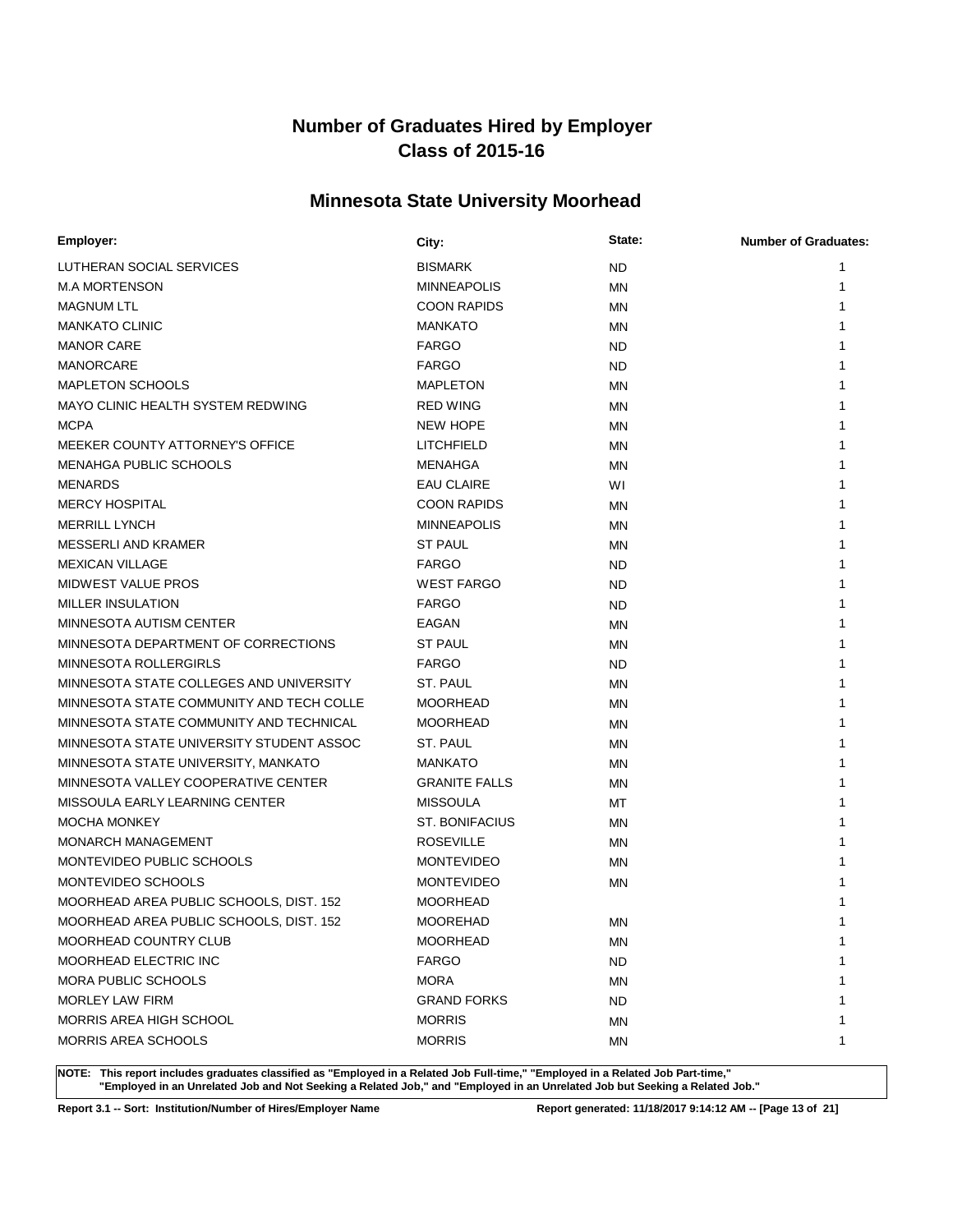# **Minnesota State University Moorhead**

| Employer:                               | City:                   | State:    | <b>Number of Graduates:</b> |
|-----------------------------------------|-------------------------|-----------|-----------------------------|
| <b>MORTENSON</b>                        | <b>MINNEAPOLIS</b>      | <b>MN</b> |                             |
| MORTENSON CONSTRUCTION                  |                         |           |                             |
| MULTIPLE SCHOOL DISTRICTS               | <b>FARGO</b>            | <b>ND</b> |                             |
| NATIONAL HOSPITALITY SERVICES           | <b>FARGO</b>            | <b>ND</b> |                             |
| NATIONAL JOINT POWERS ALLIANCE          | <b>STAPLES</b>          | <b>MN</b> |                             |
| NATIONAL LABOR RELATIONS BOARD          | <b>MINNEAPOLIS</b>      | <b>MN</b> |                             |
| NATIONAL SEPTEMBER 11 MEMORIAL & MUSEUM | <b>NEW YORK</b>         | <b>NY</b> |                             |
| NATIONWIDE INSURANCE                    | <b>DES MOINES</b>       | IA        |                             |
| NATURAL GROCERS                         | <b>FARGO</b>            | <b>ND</b> |                             |
| <b>NCW HIGH SCHOOL</b>                  | <b>HALSTAD</b>          | MN        |                             |
| ND AUTISM CENTER                        | <b>WEST FARGO</b>       | <b>ND</b> |                             |
| ND OFFICE VOCATIONAL REHABILITATION     | <b>FARGO</b>            | <b>ND</b> |                             |
| NEIL LAW FIRM                           | <b>EAST GRAND FORKS</b> | <b>ND</b> |                             |
| NEVIS PUBLIC SCHOOL                     | <b>NEVIS</b>            | MN        |                             |
| <b>NEW HORIZON</b>                      |                         | <b>MN</b> |                             |
| NEW HORIZON ACADEMY                     | <b>WOODBURY</b>         | MN        |                             |
| <b>NEW IMAGE COATINGS</b>               | LINO LAKES              | MN        |                             |
| NEW LIFE CENTER                         | <b>FARGO</b>            | <b>ND</b> |                             |
| NEW PERSPECTIVE SENIOR LIVING           | <b>MAHTOMEDI</b>        | <b>MN</b> |                             |
| NEWS AMERICA MARKETING                  | <b>MINNEAPOLIS</b>      | MN        |                             |
| <b>NORDSTROM</b>                        | LITTLETON               | CO        |                             |
| NORMAN COUNTY EAST HIGH SCHOOL          | <b>TWIN VALLEY</b>      | MN        |                             |
| NORMAN COUNTY WEST                      | <b>HALSTAD</b>          | <b>MN</b> |                             |
| NORMAN COUNTY WEST                      | <b>HENDRUM</b>          | MN        |                             |
| NORMAN COUNTY WEST PUBLIC SCHOOLS       | <b>HALSTAD</b>          | MN        |                             |
| NORMAN COUNTY WEST SECONDARY            | <b>HALSTAD</b>          | MN        |                             |
| NORTH BRANCH ENTERPRISES LLC            | <b>PLYMOUTH</b>         | MN        |                             |
| NORTH DAKOTA AUTISM CENTER              | <b>FARGO</b>            | <b>ND</b> |                             |
| NORTH DAKOTA DEPT. OF HUMAN SERVICES    | <b>FARGO</b>            | <b>ND</b> |                             |
| NORTH DAKOTA STATE UNIVERSITY           | <b>FARGO</b>            | <b>ND</b> |                             |
| NORTH JR. HIGH SCHOOL                   | ST. CLOUD               | MN        |                             |
| NORTHAMERICA LLC                        | <b>CARLSBAD</b>         | СA        |                             |
| NORTHEAST RESIDENTS                     | <b>ST PAUL</b>          | <b>MN</b> |                             |
| NORTHEN PINES MENTAL HEALTH CENTER      | <b>BRAINERD</b>         | <b>MN</b> | 1                           |
| NORTHERN CASS SCHOOL DISTRICT 97        | HUNTER                  | <b>ND</b> | 1                           |
| NORTHERN PINES MENTAL HEALTH CENTER     | WADENA                  | MN        |                             |
| NORTHERN PIPE PRODUCTS                  | <b>FARGO</b>            | <b>ND</b> |                             |
| NORTHWEST CONSERVATION                  | <b>BRAINIERD</b>        | MN        |                             |
| NORTHWESTERN MUTUAL                     | ST. CLOUD               | MN        |                             |
| <b>NOTION MEDIA</b>                     | <b>FARGO</b>            | ND.       | 1                           |

**NOTE: This report includes graduates classified as "Employed in a Related Job Full-time," "Employed in a Related Job Part-time," "Employed in an Unrelated Job and Not Seeking a Related Job," and "Employed in an Unrelated Job but Seeking a Related Job."**

**Report 3.1 -- Sort: Institution/Number of Hires/Employer Name Report generated: 11/18/2017 9:14:12 AM -- [Page 14 of 21]**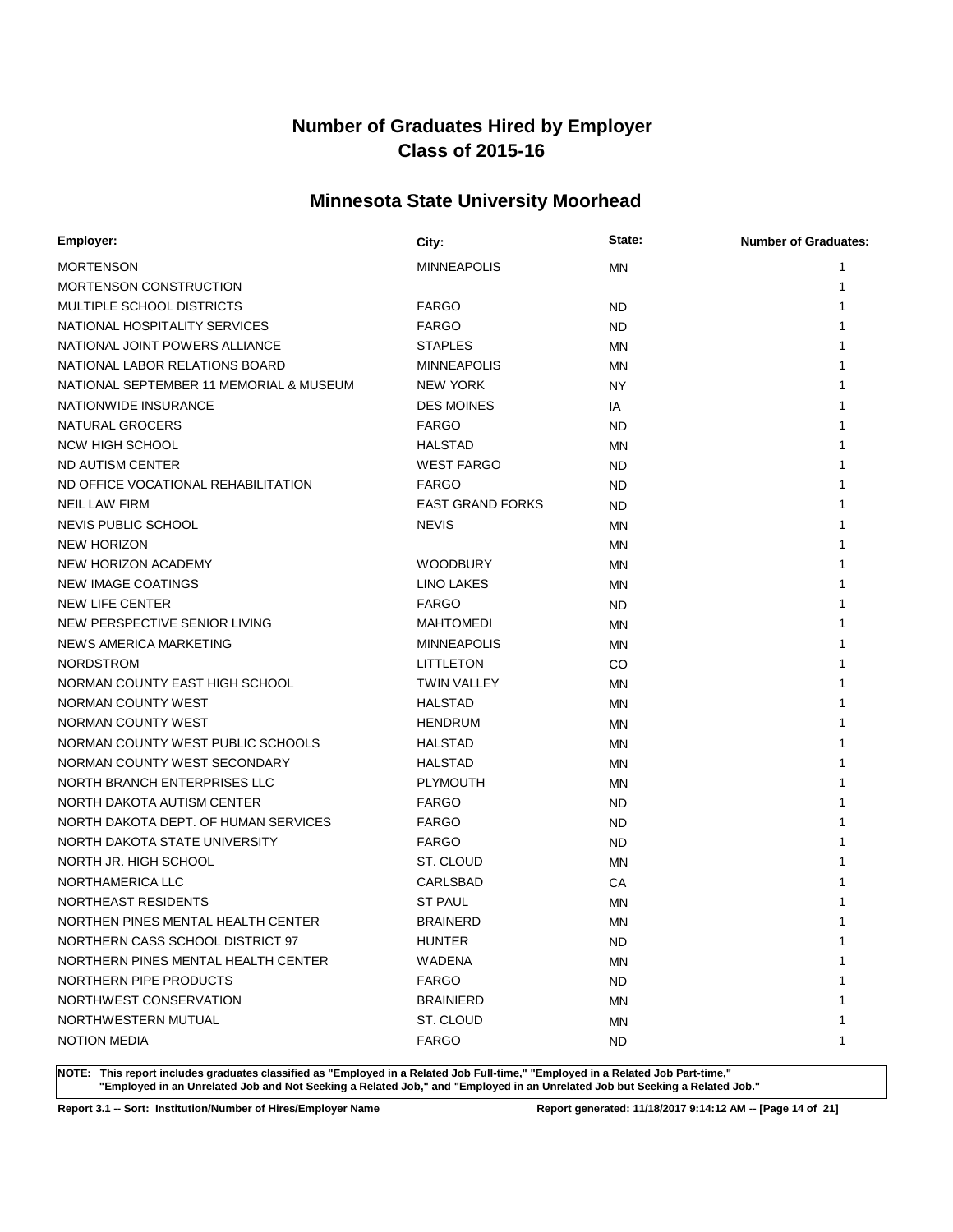# **Minnesota State University Moorhead**

| Employer:                              | City:                | State:    | <b>Number of Graduates:</b> |
|----------------------------------------|----------------------|-----------|-----------------------------|
| OAK GROVE LUTHERAN SCHOOL              | OAK GROVE            | <b>MN</b> | 1                           |
| OLD NAVY                               | <b>BISMARK</b>       | ND.       | 1                           |
| <b>ONE MAIN FINANCIAL</b>              | <b>MOORHEAD</b>      | <b>MN</b> | 1                           |
| <b>ONSHARP</b>                         | <b>FARGO</b>         | ND.       | 1                           |
| OPTIMA BEHAVIORAL CONSULTING           | <b>TUSCON</b>        | AZ        | 1                           |
| OPTIMIZE SOCIAL MEDIA                  | <b>OAKDALE</b>       | MN        |                             |
| OPTIO SOLUTION                         | <b>FARGO</b>         | ND.       |                             |
| ORANGETHEORY FITNESS                   | <b>FARGO</b>         | ND.       |                             |
| ORCHARD LAW FIRM                       | <b>MINNEAPOLIS</b>   | MN        |                             |
| ORTHOPEDIC SPORTS PHYSICAL THERAPY INC | <b>BRECKENRIDGE</b>  | MN        |                             |
| OSSEO PUBLIC SCHOOLS                   | <b>MAPLE GROVE</b>   | <b>MN</b> |                             |
| OTTER TAIL COUNTY PUBLIC HEALTH        | <b>FERGUS FALLS</b>  | <b>MN</b> |                             |
| <b>OUTSIDER</b>                        | <b>DUBLIN</b>        |           | 1                           |
| <b>OWATONNA PUBLIC SCHOOLS</b>         | <b>OWATONNA</b>      | MN        |                             |
| PAPA MURPHYS                           | <b>FARGO</b>         | ND.       |                             |
| <b>PAR SYSTEMS</b>                     | <b>SHOREVIEW</b>     | <b>MN</b> |                             |
| PARK NICOLLET HEALTH SERVICES          | <b>MINNEAPOLIS</b>   | MN        |                             |
| PARTY CITY                             | <b>FARGO</b>         | ND.       |                             |
| PAYNESVILLE AREA SCHOOLS               | <b>PAYNESVILLE</b>   | ΜN        |                             |
| <b>PAYNESVILLE PRESS</b>               | PAYNESVILLE          | <b>MN</b> |                             |
| <b>PCI</b>                             | <b>CINNCINNATI</b>   | OH        |                             |
| PEDIATRIC THERAPY                      | <b>FARGO</b>         | ND.       |                             |
| PEDIATRIC THERAPY PARTNERS             | <b>FARGO</b>         | ND.       |                             |
| <b>PEMBERTON LAW</b>                   | <b>DETROIT LAKES</b> | MN        |                             |
| PENSKE TRUCK LEASING                   | <b>FARGO</b>         | <b>ND</b> |                             |
| PEOPLE'S ORGANIC CAFE                  | <b>FARGO</b>         | <b>ND</b> |                             |
| PERFORMANCE CONTRACTING                | <b>CHICAGO</b>       | IL.       |                             |
| PERHAM HIGH SCHOOL                     | <b>PERHAM</b>        | <b>MN</b> | 1                           |
| PERHAM-DENT PUBLIC SCHOOLS             | <b>PERHAM</b>        | MN        |                             |
| <b>PERKINS</b>                         | <b>MOORHEAD</b>      | MN        |                             |
| PICKETT AND DEMUTH LTD.                | <b>FERGUS FALLS</b>  | <b>MN</b> |                             |
| PIEPER WHITAKER AND BJORK              | <b>PLYMOUTH</b>      | MN        |                             |
| PIERZ VILLA                            | PIERZ                | <b>MN</b> |                             |
| PIFER'S AUCTION AND REALITY            | <b>MOORHEAD</b>      | ΜN        | 1                           |
| PILLAGER SCHOOL DISTRICT               | <b>PILLAGER</b>      | ΜN        | 1                           |
| PINE RIVER BACKUS PUBLIC SCHOOLS       | PINE RIVER           | <b>MN</b> | 1                           |
| PINNACLE COMMUNICATIONS                | <b>FARGO</b>         | <b>ND</b> | 1                           |
| PIRATE RADIO PRODUCTIONS               | <b>FARGO</b>         | ND.       |                             |
| POWELL TATE                            | WASHINGTON           | DC        | 1                           |
| <b>PRAIRIE COMMUNITIES</b>             | WARROAD              | ΜN        | 1                           |

**NOTE: This report includes graduates classified as "Employed in a Related Job Full-time," "Employed in a Related Job Part-time," "Employed in an Unrelated Job and Not Seeking a Related Job," and "Employed in an Unrelated Job but Seeking a Related Job."**

**Report 3.1 -- Sort: Institution/Number of Hires/Employer Name Report generated: 11/18/2017 9:14:12 AM -- [Page 15 of 21]**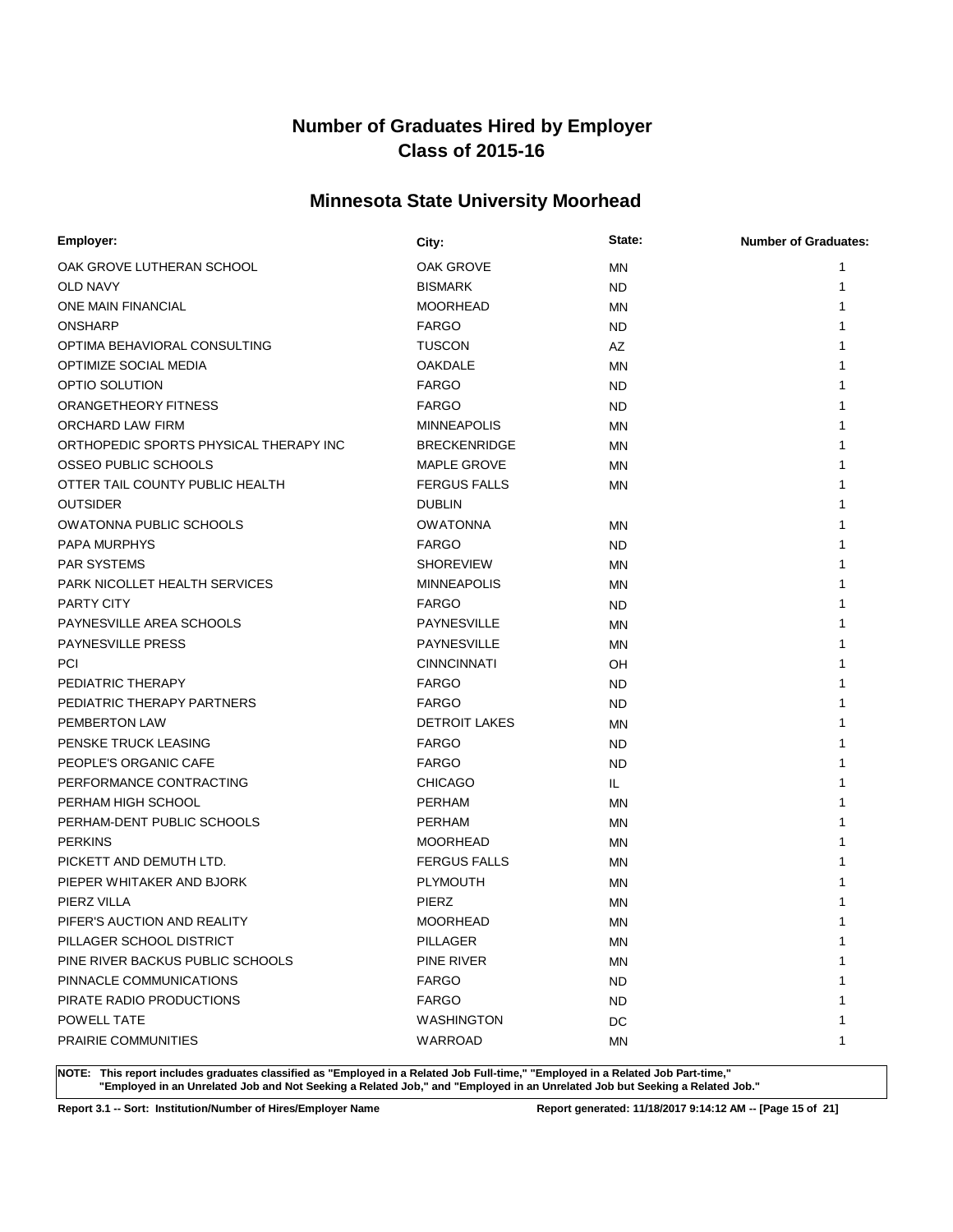# **Minnesota State University Moorhead**

| Employer:                              | City:               | State:    | <b>Number of Graduates:</b> |
|----------------------------------------|---------------------|-----------|-----------------------------|
| <b>PRAIRIE COMMUNITY SERVICES</b>      | ALEXANDRIA          | <b>MN</b> | 1                           |
| PRAIRIE PUBLIC BROADCASTING            | <b>FARGO</b>        | <b>ND</b> | 1                           |
| <b>PRAIRIE RESTO</b>                   | <b>SCANDIA</b>      | <b>MN</b> |                             |
| PRAIRIEWOOD ELEMENTARY                 | <b>NEW LONDON</b>   | <b>MN</b> |                             |
| PREMIER HOME INSPECTION AND ANALYSIS   | THIEF RIVER FALLS   | <b>MN</b> |                             |
| PRESENTATION PARTNERS IN HOUSING       | <b>FARGO</b>        | ND.       |                             |
| PRIME ADVERTISING                      | <b>PLYMOUTH</b>     | MN        |                             |
| <b>PRIME NUMBERS</b>                   | <b>FARGO</b>        | ND.       |                             |
| PRIMEROSE ACADEMY                      | <b>APPLE VALLEY</b> | MN        |                             |
| <b>PRIVATE</b>                         | <b>MOORHEAD</b>     | <b>MN</b> |                             |
| PRIVATE EMPLOYER                       | ANCHORAGE           | AΚ        |                             |
| PRIVATE EMPLOYER                       | <b>MOORHEAD</b>     | <b>MN</b> |                             |
| <b>PRIVATE EMPLOYER</b>                | <b>FARGO</b>        | <b>ND</b> |                             |
| PRIVATE HOME SCHOOL                    | <b>WEST FARGO</b>   | <b>ND</b> |                             |
| PRODUCTIVE ALTERNATIVES                | <b>MOORHEAD</b>     | <b>MN</b> |                             |
| PROFILE BY SANFORD                     | <b>MOORHEAD</b>     | <b>MN</b> |                             |
| <b>PT/OT PARTNERS</b>                  | <b>FARGO</b>        | <b>ND</b> |                             |
| QUOTABLE KIDS SPEECH & LANGUAGE CLINIC | <b>GRAND FORKS</b>  | <b>ND</b> |                             |
| RAPE AND CRISIS ABUSE CENTER           | <b>FARGO</b>        | <b>ND</b> |                             |
| <b>READING THERAPY CENTER</b>          | <b>MOORHEAD</b>     | <b>MN</b> |                             |
| REALTRUCK.COM                          | <b>FARGO</b>        | <b>ND</b> | 1                           |
| REALTRUCK.COM                          | <b>JAMESTOWN</b>    | <b>ND</b> | 1                           |
| REAULT UNLIMITED                       | <b>FARGO</b>        | ND.       |                             |
| RED RIVER HUMAN SERVICES               | <b>FARGO</b>        | <b>ND</b> |                             |
| RELIANCE ASSOCIATES PLLC               | <b>FARGO</b>        | ND        |                             |
| <b>RESTURANT</b>                       | <b>FARGO</b>        | <b>ND</b> |                             |
| REUTER FAMILY DENTISTRY                | <b>WADENA</b>       | <b>MN</b> |                             |
| <b>REVELDIGITAL</b>                    | <b>FARGO</b>        | ND.       | 1                           |
| <b>RICE MEMORIAL HOSPITAL</b>          | <b>WILLMAR</b>      | <b>MN</b> | 1                           |
| RICHLAND SCHOOL DISTRICT #44           | <b>COLFAX</b>       | <b>ND</b> | 1                           |
| <b>RIO TINTO MDC</b>                   | <b>ULAANBAATAR</b>  | <b>MO</b> |                             |
| RIVERS EDGE ACADEMY                    | ROUGE RIVER         | 0R        |                             |
| RIVERVIEW FOUNDATION                   | <b>MORRIS</b>       | MN        |                             |
| RJM CONSTRUCTION                       | <b>MINNEAPOLIS</b>  | <b>MN</b> | 1                           |
| ROBBINSDALE SCHOOL DISTRICT            | <b>CRYSTAL</b>      | ΜN        | 1                           |
| ROBERT J ELKINGTON MIDDLE SCHOOL       | <b>GRAND RAPIDS</b> | ΜN        | 1                           |
| <b>ROBINSON FRESH</b>                  | <b>EDEN PRAIRIE</b> | ΜN        | 1                           |
| ROCHESTER PUBLIC SCHOOLS               | <b>ROCHESTER</b>    | MN        | 1                           |
| ROCKFORD UNIVERSITY                    | <b>ROCKFORD</b>     | IL.       | 1                           |
| ROGERS ELEMENTARY SCHOOL               | <b>ROGERS</b>       | ΜN        | 1                           |

**NOTE: This report includes graduates classified as "Employed in a Related Job Full-time," "Employed in a Related Job Part-time," "Employed in an Unrelated Job and Not Seeking a Related Job," and "Employed in an Unrelated Job but Seeking a Related Job."**

**Report 3.1 -- Sort: Institution/Number of Hires/Employer Name Report generated: 11/18/2017 9:14:12 AM -- [Page 16 of 21]**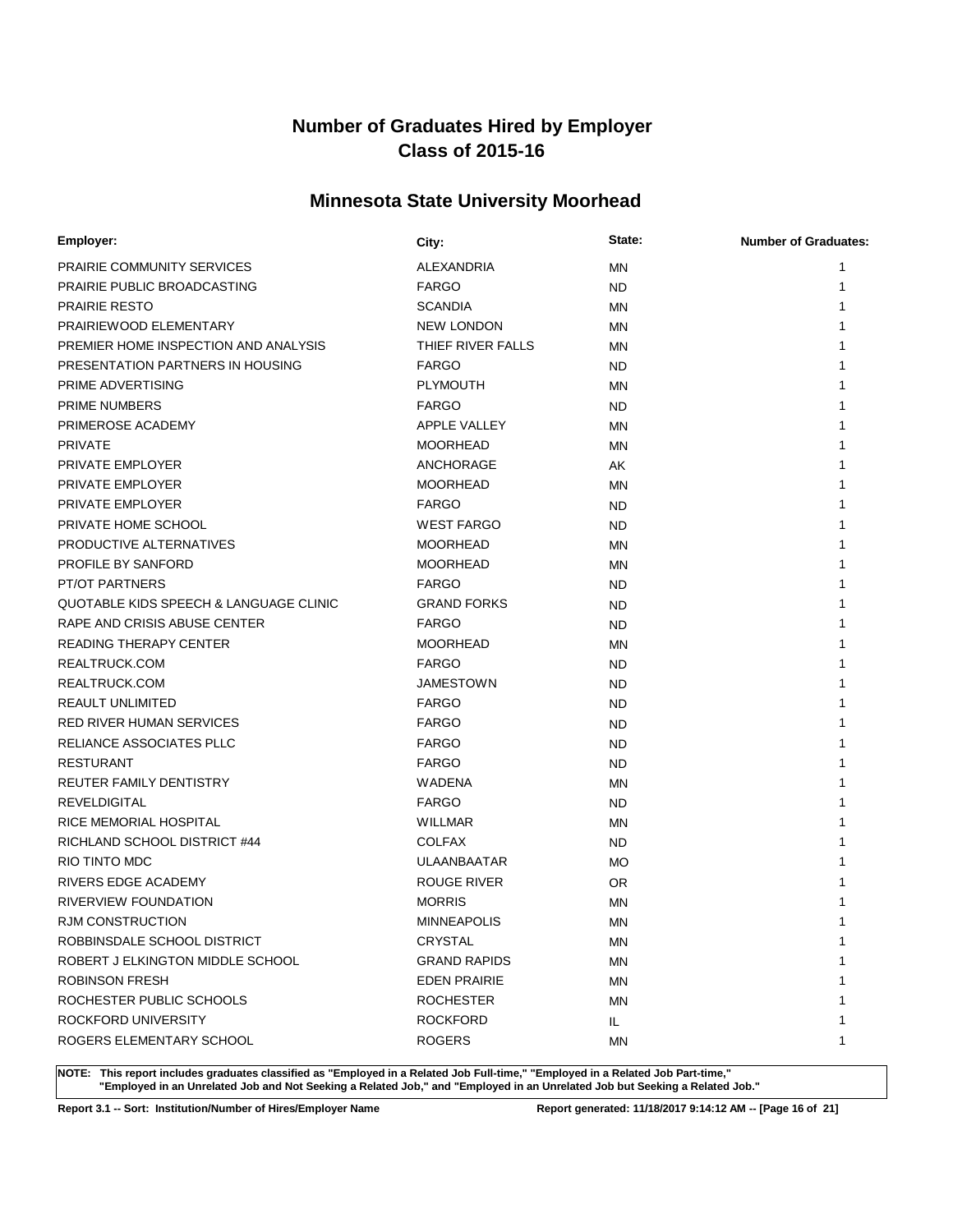# **Minnesota State University Moorhead**

| Employer:                         | City:                      | State:    | <b>Number of Graduates:</b> |
|-----------------------------------|----------------------------|-----------|-----------------------------|
| <b>RONNINGS</b>                   | <b>BAUDETTE</b>            | <b>MN</b> | 1                           |
| ROSEVILLE AREA SCHOOLS            | <b>ROSEVILLE</b>           | <b>MN</b> | 1                           |
| ROTHSAY PUBLIC SCHOOL             | <b>ROTHSAY</b>             | <b>MN</b> |                             |
| ROTHSAY PUBLIC SCHOOLS            | <b>ROTHSAY</b>             | <b>MN</b> |                             |
| <b>RSM LLP</b>                    | <b>MINNEAPOLIS</b>         | MN        |                             |
| <b>RSM US LLP</b>                 | <b>MINNEAPOLIS</b>         | <b>MN</b> |                             |
| RURAL MN CEP                      | <b>MOORHEAD</b>            | MN        |                             |
| <b>RW KINSHIP</b>                 | <b>WAHPETON</b>            | ND.       |                             |
| SAINT PETER PUBLIC SCHOOLS        | ST. PETER                  | MN        |                             |
| SANFORD HEALTH                    | ALEXANDRIA                 | <b>MN</b> |                             |
| SANFORD HEALTH                    | <b>BEMIDJI</b>             | <b>MN</b> |                             |
| SANFORD HEALTH                    | <b>DETROIT LAKES</b>       | <b>MN</b> |                             |
| SANFORD HEALTH                    | THIEF RIVER FALLS          | MN        | 1                           |
| SANFORD HEALTH                    | <b>WEST FARGO</b>          | <b>ND</b> | 1                           |
| SANFORD HOSPITAL FARGO            | <b>FARGO</b>               | ND        |                             |
| <b>SANFORD PROFILE</b>            | <b>FARGO</b>               | <b>ND</b> | 1                           |
| SAUK CENTER PUBLIC SCHOOLS        | <b>SAUK CENTER</b>         | MN        |                             |
| SAUK RAPIDS - RICE PUBLIC SCHOOLS | <b>SAUK RAPIDS</b>         | <b>MN</b> |                             |
| SAUK RAPIDS POLICE DEPARTMENT     | <b>SAUK RAPIDS</b>         | <b>MN</b> |                             |
| SAUK RAPIDS-RICE SCHOOL DISTRICT  | <b>SAUK RAPIDS</b>         | <b>MN</b> |                             |
| <b>SCHEELS</b>                    | <b>MOORHEAD</b>            | MN        | 1                           |
| <b>SCHEELS</b>                    | <b>FARGO</b>               | ND        | 1                           |
| <b>SCHEELS ARENA</b>              | <b>FARGO</b>               | ND        |                             |
| <b>SCHERLING PHOTOGRAPHY</b>      | <b>FARGO</b>               | ND        | 1                           |
| SCHOOL DISTRICT OF MARINETTE      | <b>MARINETTE</b>           | W١        |                             |
| <b>SCOTT COUNTY</b>               | <b>SHAKOPEE</b>            | <b>MN</b> | 1                           |
| SDSU                              | <b>BROOKINGS</b>           | SD        |                             |
| SEBEKA PUBLIC SCHOOLS             | <b>SEBEKA</b>              | <b>MN</b> | 1                           |
| <b>SELF EMPLOYED</b>              | <b>FREEPORT</b>            | <b>MN</b> | 1                           |
| <b>SELF EMPLOYED</b>              | <b>FARGO</b>               | <b>ND</b> | 1                           |
| <b>SELF EMPLYED</b>               | <b>MOORHEAD</b>            | MN        |                             |
| <b>SELF EMPLYED</b>               | <b>WEST FARGO</b>          | ND        |                             |
| SELF-EMPLOYED                     | <b>DULUTH</b>              | <b>MN</b> |                             |
| SELF-EMPLOYED                     | <b>FARGO</b>               | <b>ND</b> | 1                           |
| SELF-EMPLOYED                     | <b>MINOT AFB</b>           | ND.       | 1                           |
| SEVEN HILLS PREPARATORY ACADEMY   | <b>BLOOMINGTON</b>         | <b>MN</b> | 1                           |
| SEVERSON, WOGSLAND & LIEBL, PC    | <b>FARGO</b>               | ND.       | 1                           |
| SHAKESPEARE THEATER               | PHILDELPHIA                | PA        | 1                           |
| SHAKOPEE SCHOOLS                  | <b>SHAKOPEE</b>            | ΜN        | 1                           |
| SHANNON'S INC                     | <b>INTERNATIONAL FALLS</b> | ΜN        | 1                           |

**NOTE: This report includes graduates classified as "Employed in a Related Job Full-time," "Employed in a Related Job Part-time," "Employed in an Unrelated Job and Not Seeking a Related Job," and "Employed in an Unrelated Job but Seeking a Related Job."**

**Report 3.1 -- Sort: Institution/Number of Hires/Employer Name Report generated: 11/18/2017 9:14:12 AM -- [Page 17 of 21]**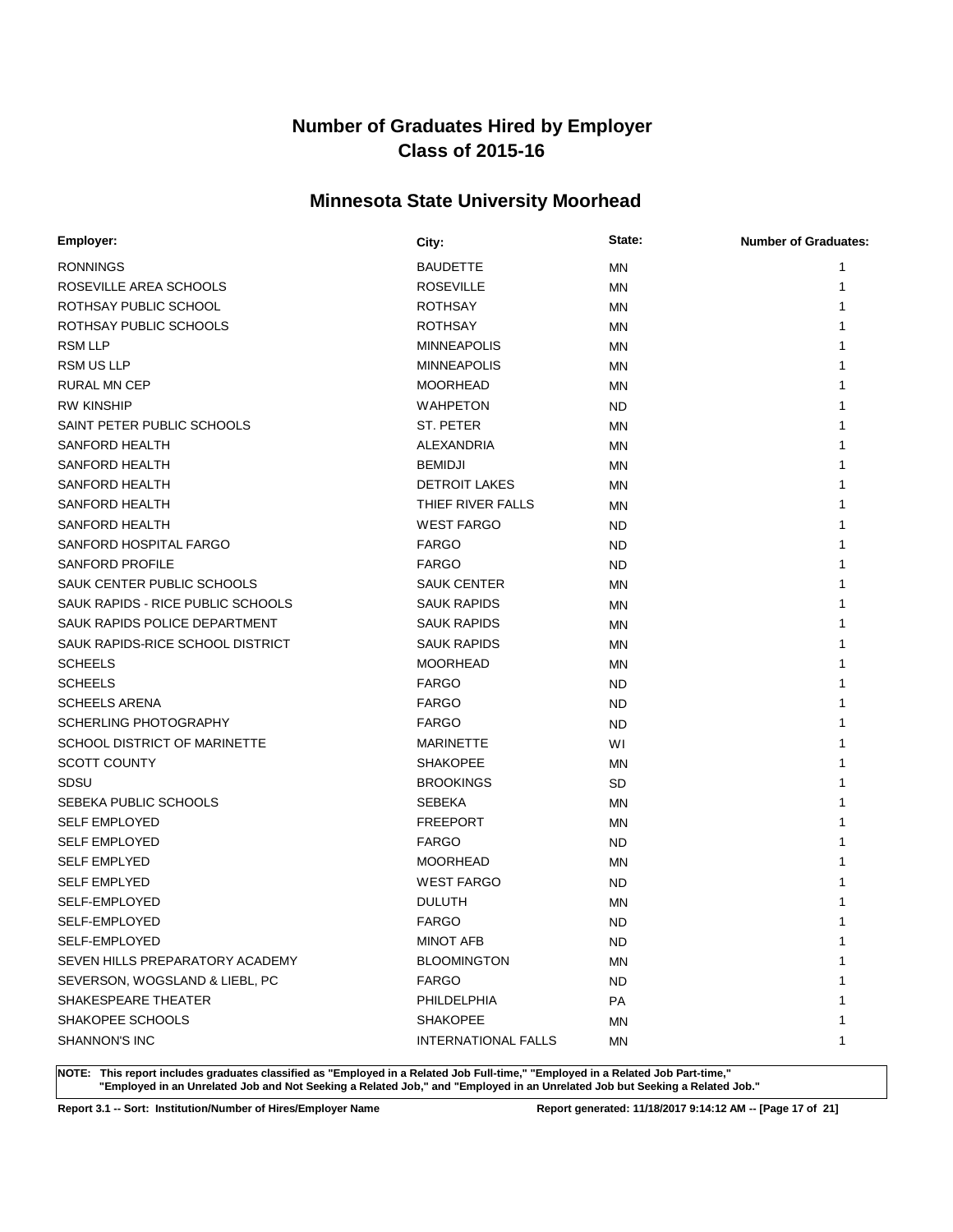# **Minnesota State University Moorhead**

| Employer:                                | City:                 | State:    | <b>Number of Graduates:</b> |
|------------------------------------------|-----------------------|-----------|-----------------------------|
| <b>SHEELEY LAW</b>                       | <b>FARGO</b>          | <b>ND</b> |                             |
| SHEYENNE CARE CENTER                     | <b>VALLEY CITY</b>    | <b>ND</b> |                             |
| SHEYENNE VALLEY SPECIAL EDUCATION UNIT   | <b>VALLEY CITY</b>    | <b>ND</b> |                             |
| SHOOTING STAR CASINO                     | <b>MAHNOMEN</b>       | MN        |                             |
| SHORTPRINTER.COM                         | <b>FARGO</b>          | <b>ND</b> |                             |
| SIEMENS INDUSTRY INC.                    | <b>MINNEAPOLIS</b>    | MN        |                             |
| SIGHT AND SOUND THEATRES                 | <b>BRANSON</b>        | <b>MO</b> |                             |
| SIMONSON STATION STORES                  | <b>FARGO</b>          | <b>ND</b> |                             |
| SISSETON SCHOOL DISTRICT                 | <b>SISSETON</b>       | SD        |                             |
| <b>SKYVIEW</b>                           | <b>MORRIS</b>         | MN        |                             |
| SMART BUSINESS SOLUTIONS                 | <b>FARGO</b>          | <b>ND</b> |                             |
| SMART DATA SOLUTIONS                     | EAGAN                 | MN        |                             |
| <b>SMITH REALTY</b>                      | <b>FARGO</b>          | <b>ND</b> |                             |
| SNAP INC.                                | <b>LOS ANGELES</b>    | СA        |                             |
| <b>SOLUTIONS</b>                         | <b>MOORHEAD</b>       | MN        |                             |
| SOLUTIONS BEHAVIORAL HEALTHCAR           | <b>MOORHEAD</b>       | MN        |                             |
| SOLUTIONS BEHAVIORAL HEALTHCARE          | <b>MOORHEAD</b>       | MN        |                             |
| SOROCK CHILDCARE LLC                     | <b>MOORHEAD</b>       | MN        |                             |
| SOUTH DAKOTA STATE HISTORICAL SOCIETY    | PIERRE                | SD        |                             |
| SOUTH EAST EDUCATION COOP                |                       |           |                             |
| SOUTH WASHINGTON COUNTY SCHOOLS DIST 833 | <b>COTTAGE GROVE</b>  | <b>MN</b> |                             |
| <b>SPICY PIE</b>                         | <b>FARGO</b>          | <b>ND</b> |                             |
| <b>SRASER</b>                            | <b>MINNEAPOLIS</b>    | <b>MN</b> |                             |
| ST ROSE CARE CENTER                      | <b>LAMOURE</b>        | <b>ND</b> |                             |
| ST. ANASTERSEN CHURCH                    | <b>HUTCHINSON</b>     | <b>MN</b> |                             |
| ST. CLOUD HOSPITAL                       | ST. CLOUD             | <b>MN</b> |                             |
| ST. CLOUD HOSPITAL.                      | <b>ST CLOUD</b>       | <b>MN</b> |                             |
| ST. CLOUD SCHOOLS                        | ST. CLOUD             | MN        |                             |
| ST. JOHN'S LUTHERAN HOME                 | ALBERT LEA            | <b>MN</b> |                             |
| ST. LOUIS PARK SCHOOL DISTRICT           | <b>ST. LOUIS PARK</b> | MN        |                             |
| STACEY ASP LITURGICAL ARTS/DESIGNS       |                       |           |                             |
| <b>STARBUCKS</b>                         | <b>SURREY</b>         | ВC        |                             |
| <b>STARBUCKS</b>                         | <b>MOORHEAD</b>       | <b>MN</b> |                             |
| <b>STARBUCKS</b>                         | <b>BISMARK</b>        | <b>ND</b> |                             |
| STATE OF MINNESOTA                       | WILLMAR               | MN        | 1                           |
| <b>STEFANSON LAW</b>                     | <b>MOORHEAD</b>       | <b>MN</b> |                             |
| STELLHER HUMAN SERVICES, INC.            | <b>WAUBUN</b>         | <b>MN</b> |                             |
| STRUCTURAL MATERIALS INC                 | <b>FARGO</b>          | <b>ND</b> |                             |
| <b>SUBWAY</b>                            | <b>FARGO</b>          | <b>ND</b> |                             |
| SUNCAN HEADSTART                         | <b>FARGO</b>          | <b>ND</b> | 1                           |

**NOTE: This report includes graduates classified as "Employed in a Related Job Full-time," "Employed in a Related Job Part-time," "Employed in an Unrelated Job and Not Seeking a Related Job," and "Employed in an Unrelated Job but Seeking a Related Job."**

**Report 3.1 -- Sort: Institution/Number of Hires/Employer Name Report generated: 11/18/2017 9:14:12 AM -- [Page 18 of 21]**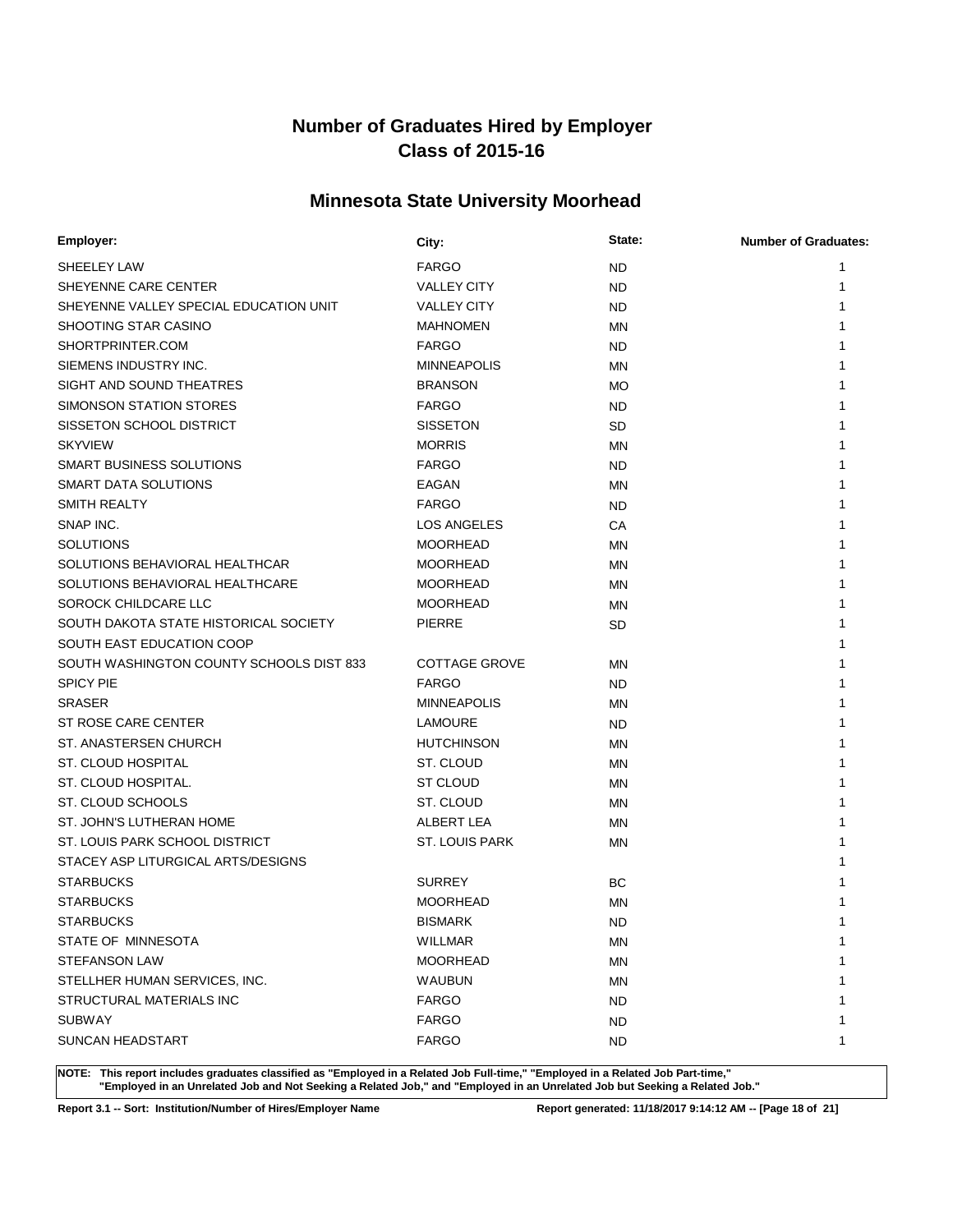# **Minnesota State University Moorhead**

| Employer:                           | City:                | State:    | <b>Number of Graduates:</b> |
|-------------------------------------|----------------------|-----------|-----------------------------|
| SUNNYSIDE SCHOOL DISTRICT           | <b>TUCSON</b>        | AZ        |                             |
| SUPER ENGLISH SURAT                 | <b>SURAT</b>         |           |                             |
| <b>TARGET</b>                       | <b>ST PAUL PARK</b>  | <b>MN</b> |                             |
| <b>TAYLOR OBERT PHOTOGRAPHY</b>     | <b>ROCHESTER</b>     | <b>MN</b> |                             |
| TCF BANK EDUCATION FINANCING        | <b>MINNEAPOLIS</b>   | <b>MN</b> |                             |
| <b>TEACHING TEMPS</b>               |                      |           |                             |
| <b>TEAM MILLENNIUM</b>              | OAK PARK             | IL.       |                             |
| <b>TECHNICAL HIGH SCHOOL</b>        | ST. CLOUD            | MN        |                             |
| <b>TEFL</b>                         | <b>PRAGUE</b>        |           |                             |
| <b>TEMP AGENCY</b>                  | <b>ELK RIVER</b>     | ΜN        |                             |
| TEMPLE OF AARON                     |                      |           |                             |
| THE CENTRAL BANK OF MONGOLIA        | <b>ULAANBAATAR</b>   |           |                             |
| THE CHILDREN'S PLACE                | <b>FARGO</b>         | <b>ND</b> |                             |
| THE EMBER                           | <b>GRAND FORKS</b>   | <b>ND</b> |                             |
| THE FAMILY VOCATION CENTER UCSB     | STANTA BARBARA       | СA        |                             |
| THE NORTH DAKOTA AUTISM CENTER      | <b>FARGO</b>         | <b>ND</b> |                             |
| THE STAGE AT ISLAND PARK            | <b>FARGO</b>         | <b>ND</b> |                             |
| THOMAS ALLEN, INC                   | <b>WEST ST PAUL</b>  | MN        |                             |
| <b>THREEFOLD</b>                    | <b>BISMARCK</b>      | <b>ND</b> |                             |
| THRIFTY WHITE PHARMACY              | <b>PLYMOUTH</b>      | MN        |                             |
| TIOSPA ZINA TRIBAL SCHOOL           | <b>SISSETON</b>      | <b>SD</b> |                             |
| <b>TMI HOSPITALITY</b>              | <b>FARGO</b>         | <b>ND</b> |                             |
| TNT KIDS FITNESS AND GYMNASTICS     | <b>FARGO</b>         | <b>ND</b> |                             |
| <b>TOELLE FARMS</b>                 | <b>BROWNS VALLEY</b> | <b>MN</b> |                             |
| TOP SOURCE MEDIA                    | <b>MINNEAPOLIS</b>   | <b>MN</b> |                             |
| <b>TORGERSON SIDING</b>             | <b>BRAINERD</b>      | <b>MN</b> |                             |
| <b>TRAVERSE BAY AREA ISD</b>        | <b>TRAVERSE CITY</b> | MI        |                             |
| TRAVERSE COUNTY SOCIAL SERVICES     | <b>WHEATON</b>       | ΜN        |                             |
| TUACAHN CENTER FOR THE ARTS         | <b>IVINS</b>         | UT        |                             |
| UM PHYSICIANS MASONIC CANCER CENTER | <b>MINNEAPOLIS</b>   | ΜN        |                             |
| UNDERWOOD ELEMENTARY SCHOOL         | <b>UNDERWOOD</b>     | MN        |                             |
| UNITED HEALTHCARE                   | <b>DULUTH</b>        | <b>MN</b> |                             |
| UNITED STATES ATTORNEY'S OFFICE     | <b>FARGO</b>         | <b>ND</b> |                             |
| UNIVERSITY OF JAMESTOWN             | <b>JAMESTOWN</b>     | <b>ND</b> | 1                           |
| UNIVERSITY OF MARY                  | <b>BISMARK</b>       | <b>ND</b> | 1                           |
| UNIVERSITY OF MARY                  | <b>FARGO</b>         | <b>ND</b> |                             |
| UNKNOWN LOCATION                    |                      |           |                             |
| <b>UNLISTED</b>                     | <b>FARGO</b>         | <b>ND</b> |                             |
| <b>UPPER LAKES FOODS</b>            | <b>CLOQUET</b>       | <b>MN</b> |                             |
| <b>US ARMY</b>                      | <b>HONOLULU</b>      | HI        | 1                           |

**NOTE: This report includes graduates classified as "Employed in a Related Job Full-time," "Employed in a Related Job Part-time," "Employed in an Unrelated Job and Not Seeking a Related Job," and "Employed in an Unrelated Job but Seeking a Related Job."**

**Report 3.1 -- Sort: Institution/Number of Hires/Employer Name Report generated: 11/18/2017 9:14:12 AM -- [Page 19 of 21]**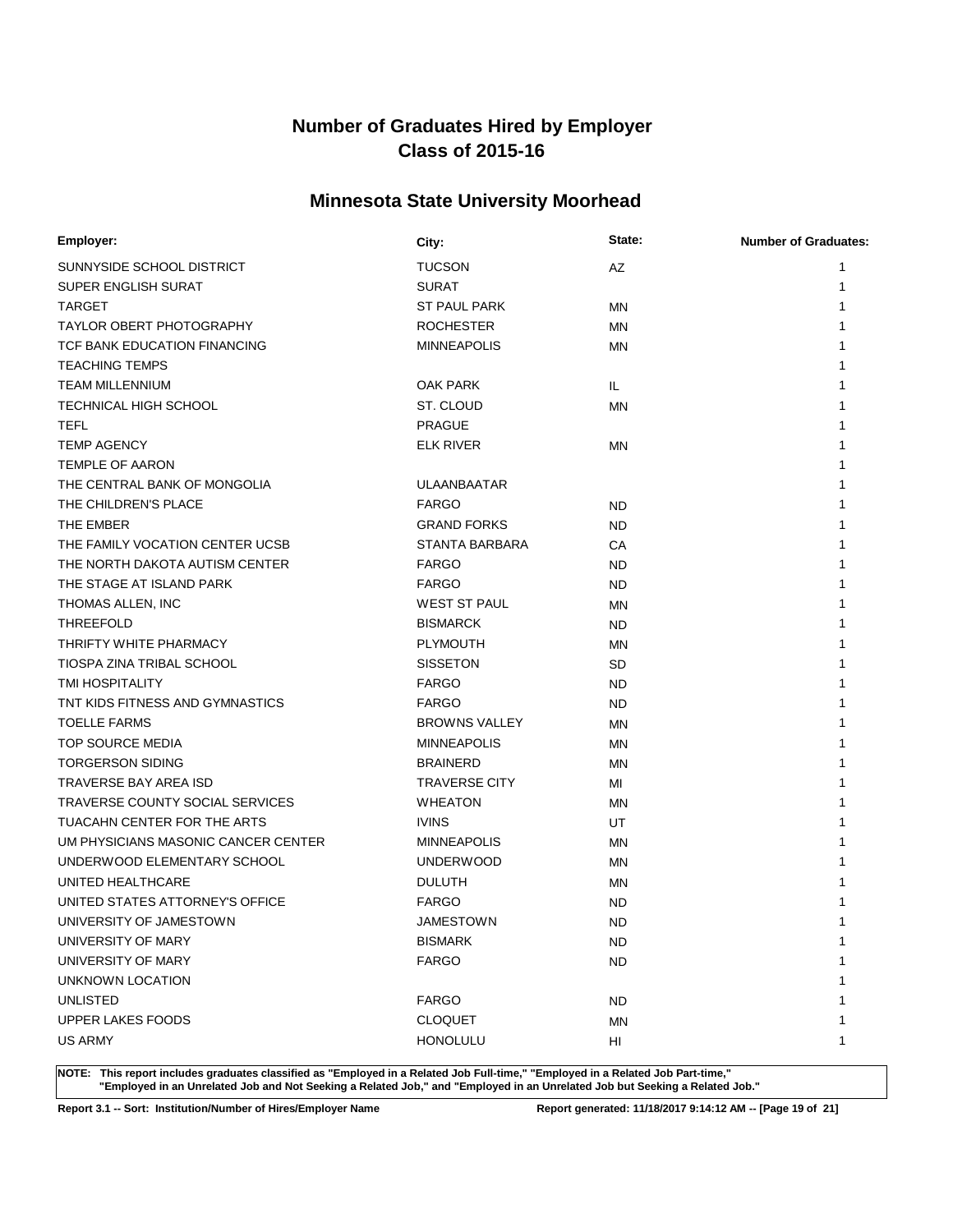# **Minnesota State University Moorhead**

| Employer:                              | City:                         | State:    | <b>Number of Graduates:</b> |
|----------------------------------------|-------------------------------|-----------|-----------------------------|
| <b>US ARMY</b>                         | <b>HIBBING</b>                | <b>MN</b> | 1                           |
| <b>US ARMY</b>                         | <b>JBLM</b>                   | <b>WA</b> | 1                           |
| US COMMERCIAL SERVICE                  | <b>FARGO</b>                  | ND.       | 1                           |
| US DEPARTMENT OF VETERAN AFFAIRS       | <b>FARGO</b>                  | ND.       |                             |
| <b>USHER'S HOUSE</b>                   | <b>MOORHEAD</b>               | <b>MN</b> |                             |
| VA MEDICAL CENTER                      | <b>MINNEAPOLIS</b>            | <b>MN</b> | 1                           |
| <b>VALLEY BUS</b>                      | <b>BURNSVILLE</b>             | <b>MN</b> | 1                           |
| VALLEY MEMORIAL HOME                   | <b>GRAND FORKS</b>            | ND.       |                             |
| <b>VALLEY NEWS LIVE</b>                | <b>FARGO</b>                  | ND.       |                             |
| <b>VALLEY PREMIER BANK</b>             | <b>MOORHEAD</b>               | ΜN        |                             |
| VANDA PHARMACEUTICALS                  | <b>WASHINGTON DC</b>          | MD.       |                             |
| VAN-TECH CORPORATION                   | SAVAGE                        | <b>MN</b> |                             |
| <b>VERIZON WIRELESS</b>                | ORANGEBURG                    | <b>NY</b> | 1                           |
| <b>VILLA MANOR</b>                     | <b>FARGO</b>                  | <b>ND</b> | 1                           |
| <b>VMC CONSULTANT</b>                  | <b>FARGO</b>                  | <b>ND</b> | 1                           |
| <b>VOAULT</b>                          | <b>HOUSTON</b>                | ТX        | 1                           |
| <b>VOCATIONAL TRAINERS</b>             |                               |           | 1                           |
| <b>WABASSO PUBLIC SCHOOLS</b>          | <b>WABASSO</b>                | <b>MN</b> | 1                           |
| WADDELL & REED                         | <b>FARGO</b>                  | ND.       |                             |
| <b>WADENA PIONEER JOURNAL</b>          | <b>WADENA</b>                 | <b>MN</b> | 1                           |
| <b>WAHPETON PUBLIC SCHOOLS</b>         | <b>WAHPETON</b>               | <b>MN</b> | 1                           |
| <b>WANZEK CONSTRUCTION</b>             | <b>WEST FARGO</b>             | <b>ND</b> | 1                           |
| WAUKESHA STATE BANK                    |                               | WI        | 1                           |
| <b>WDAY</b>                            | <b>FARGO</b>                  | ND.       |                             |
| WDAY 6 TV                              | <b>FARGO</b>                  | <b>ND</b> |                             |
| WDAY AM 970                            | <b>WEST FARGO</b>             | <b>ND</b> |                             |
| <b>WELLS FARGO BANK NA</b>             | <b>MOORHEAD</b>               | <b>MN</b> |                             |
| WEST FARGO AND FARGO PUBLIC SCHOOLS    | <b>WEST FARGO &amp; FARGO</b> | ND.       |                             |
| <b>WEST FARGO ANIMAL HOSPITAL</b>      | <b>WEST FARGO</b>             | <b>ND</b> |                             |
| <b>WEST FARGO HIGH SCHOOL</b>          | <b>WEST FARGO</b>             | <b>ND</b> |                             |
| WEST FARGO SCHOOL DISTRICT             | <b>WEST FARGO</b>             | <b>ND</b> |                             |
| <b>WEST FARGO SHEYENNE</b>             | <b>WEST FARGO</b>             | <b>ND</b> |                             |
| <b>WEST WIND VILLAGE</b>               | <b>MORRIS</b>                 | MN        |                             |
| <b>WEX HEALTH</b>                      | <b>FARGO</b>                  | <b>ND</b> | 1                           |
| <b>WFPS</b>                            | <b>WEST FARGO</b>             | ND.       | 1                           |
| WHITE EARTH INDIAN CHILD WELFARE       | <b>WHITE EARTH</b>            | <b>MN</b> | 1                           |
| WHITE EARTH RTC/CIRCLE OF LIFE ACADEMY | <b>WHITE EARTH</b>            | ΜN        | 1                           |
| <b>WHS</b>                             | <b>WAHPETON</b>               | ND.       | 1                           |
| <b>WIDMER ROEL PC</b>                  | <b>FARGO</b>                  | ND.       | 1                           |
| WIKSTROM TELEPHONE COMPANY             | KARLSTAD                      | ΜN        | 1                           |

**NOTE: This report includes graduates classified as "Employed in a Related Job Full-time," "Employed in a Related Job Part-time," "Employed in an Unrelated Job and Not Seeking a Related Job," and "Employed in an Unrelated Job but Seeking a Related Job."**

**Report 3.1 -- Sort: Institution/Number of Hires/Employer Name Report generated: 11/18/2017 9:14:12 AM -- [Page 20 of 21]**